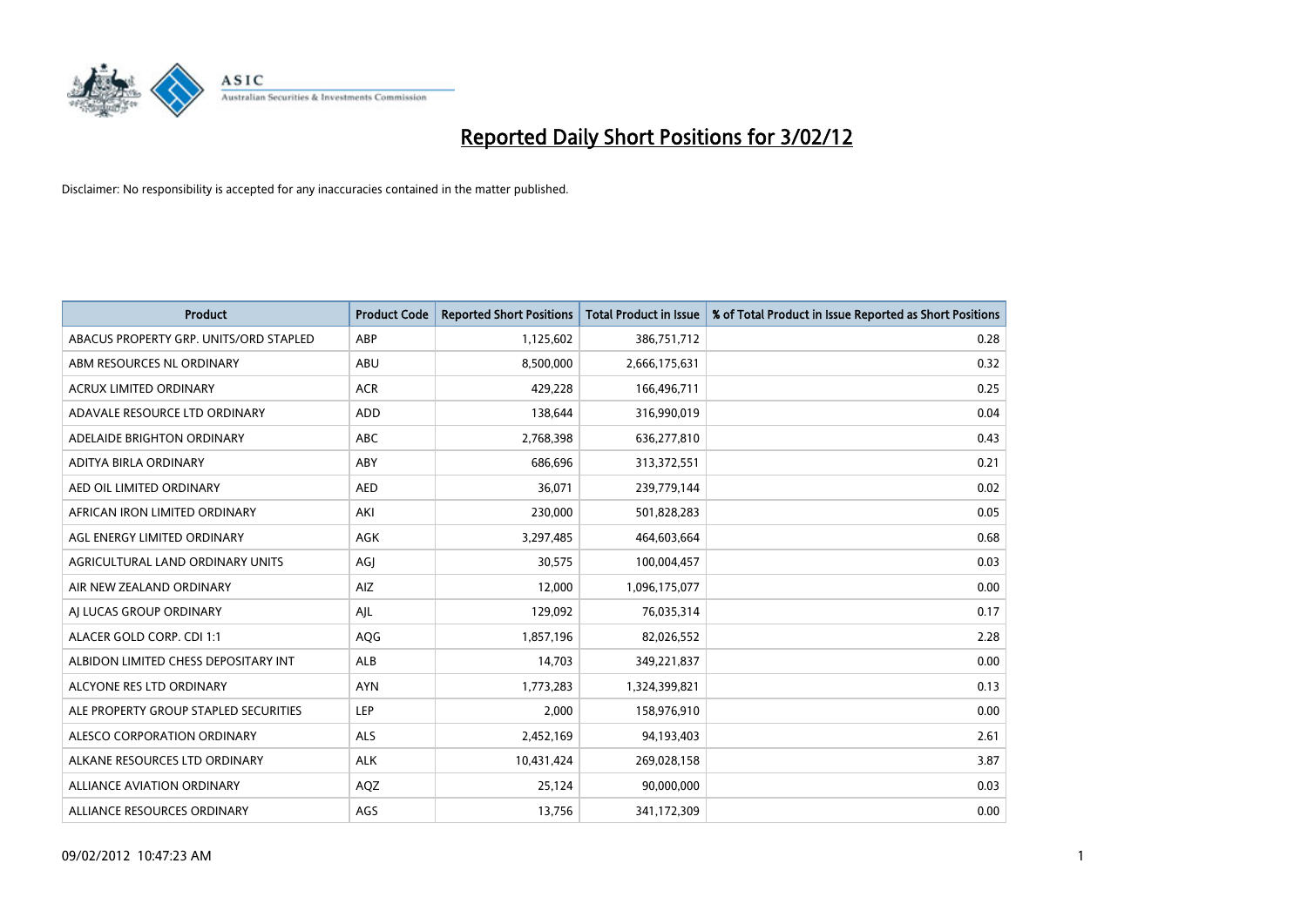

| <b>Product</b>                         | <b>Product Code</b> | <b>Reported Short Positions</b> | <b>Total Product in Issue</b> | % of Total Product in Issue Reported as Short Positions |
|----------------------------------------|---------------------|---------------------------------|-------------------------------|---------------------------------------------------------|
| ALLIED GOLD MIN PLC CDI 1:1            | <b>ALD</b>          | 8,479                           | 69,763,030                    | 0.02                                                    |
| ALLIED HEALTH LTD ORDINARY             | AHZ                 | 134,528                         | 660,024,294                   | 0.02                                                    |
| ALTONA MINING LTD ORDINARY             | <b>AOH</b>          | 789,735                         | 518,757,704                   | 0.15                                                    |
| ALUMINA LIMITED ORDINARY               | <b>AWC</b>          | 46,406,398                      | 2,440,196,187                 | 1.91                                                    |
| AMADEUS ENERGY ORDINARY                | AMU                 | 454,000                         | 274,786,018                   | 0.17                                                    |
| AMALGAMATED HOLDINGS ORDINARY          | AHD                 | 21,221                          | 157,533,146                   | 0.01                                                    |
| AMCOR LIMITED ORDINARY                 | <b>AMC</b>          | 4,637,452                       | 1,206,684,923                 | 0.40                                                    |
| AMP LIMITED ORDINARY                   | AMP                 | 12,925,329                      | 2,854,672,784                 | 0.43                                                    |
| AMPELLA MINING ORDINARY                | AMX                 | 675,192                         | 205,985,108                   | 0.32                                                    |
| ANSELL LIMITED ORDINARY                | <b>ANN</b>          | 2,525,743                       | 130,656,668                   | 1.92                                                    |
| ANTARES ENERGY LTD ORDINARY            | AZZ                 | 105,536                         | 260,000,000                   | 0.04                                                    |
| ANZ BANKING GRP LTD ORDINARY           | ANZ                 | 10,754,006                      | 2,679,094,902                 | 0.38                                                    |
| APA GROUP STAPLED SECURITIES           | APA                 | 12,632,565                      | 639,334,625                   | 1.99                                                    |
| APEX MINERALS NL ORDINARY              | <b>AXM</b>          | 885,146                         | 5,550,243,713                 | 0.02                                                    |
| APN EUROPEAN RETAIL UNITS STAPLED SEC. | <b>AEZ</b>          | 11,832                          | 544,910,660                   | 0.00                                                    |
| APN NEWS & MEDIA ORDINARY              | <b>APN</b>          | 22,944,456                      | 630,211,415                   | 3.62                                                    |
| AQUARIUS PLATINUM. ORDINARY            | <b>AQP</b>          | 4,027,047                       | 470,312,578                   | 0.85                                                    |
| AQUILA RESOURCES ORDINARY              | <b>AQA</b>          | 5,944,066                       | 411,804,442                   | 1.42                                                    |
| ARAFURA RESOURCE LTD ORDINARY          | ARU                 | 12,510,933                      | 367,980,342                   | 3.38                                                    |
| ARB CORPORATION ORDINARY               | ARP                 | 17,161                          | 72,481,302                    | 0.01                                                    |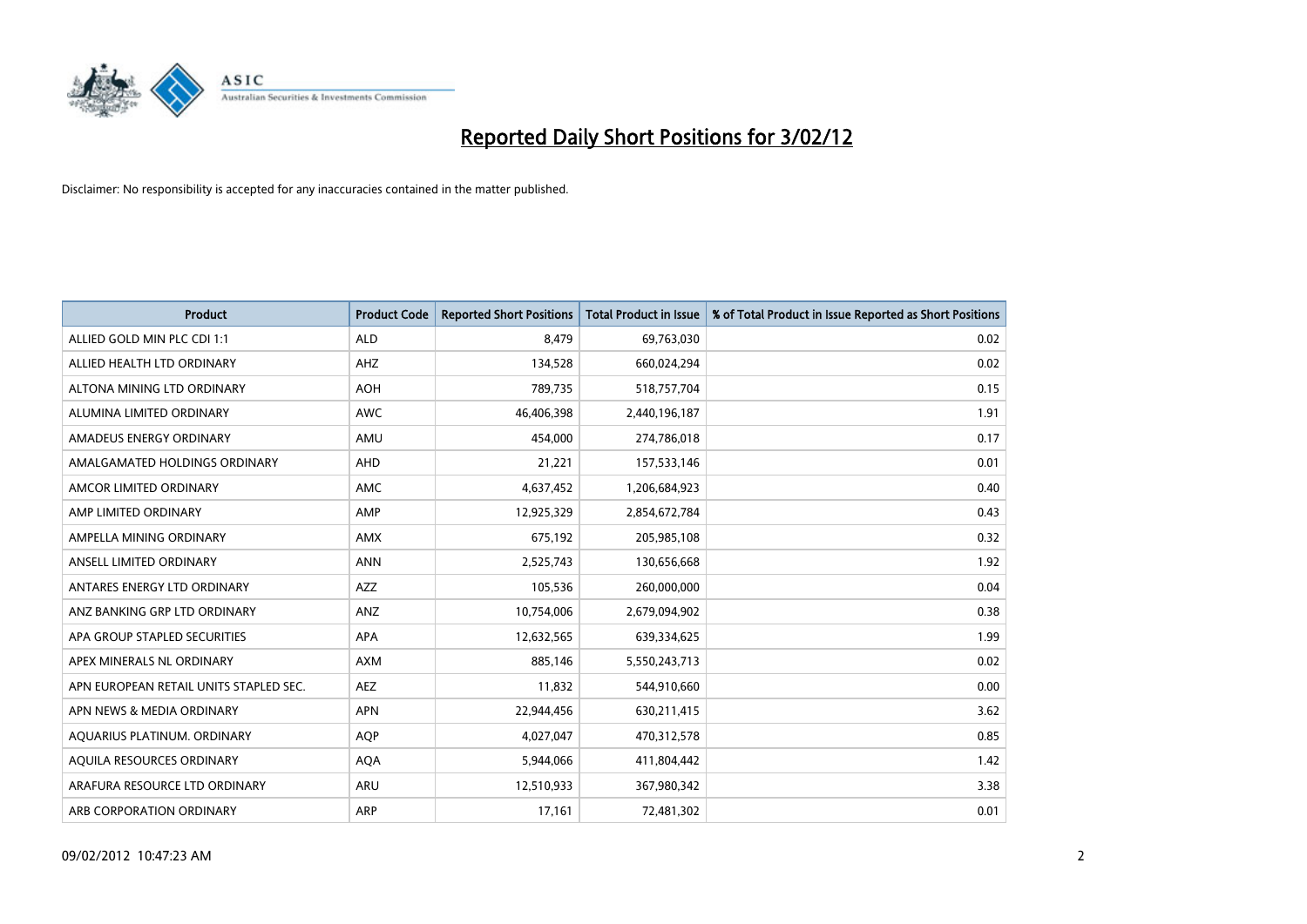

| <b>Product</b>                          | <b>Product Code</b> | <b>Reported Short Positions</b> | <b>Total Product in Issue</b> | % of Total Product in Issue Reported as Short Positions |
|-----------------------------------------|---------------------|---------------------------------|-------------------------------|---------------------------------------------------------|
| ARDENT LEISURE GROUP STAPLED SECURITIES | AAD                 | 330,387                         | 324,236,390                   | 0.11                                                    |
| ARISTOCRAT LEISURE ORDINARY             | ALL                 | 22,126,445                      | 543,181,024                   | 4.09                                                    |
| ASCIANO LIMITED ORDINARY                | <b>AIO</b>          | 8,948,963                       | 975,385,664                   | 0.90                                                    |
| ASG GROUP LIMITED ORDINARY              | <b>ASZ</b>          | 224,063                         | 171,456,889                   | 0.13                                                    |
| ASPEN GROUP ORD/UNITS STAPLED           | <b>APZ</b>          | 1,018,902                       | 591,084,183                   | 0.16                                                    |
| ASPIRE MINING LTD ORDINARY              | <b>AKM</b>          | 335,716                         | 620,594,556                   | 0.05                                                    |
| ASTON RES LTD ORDINARY                  | <b>AZT</b>          | 967,161                         | 204,668,861                   | 0.48                                                    |
| ASTRO JAP PROP GROUP STAPLED SECURITIES | AJA                 | 22,295                          | 58,445,002                    | 0.03                                                    |
| ASX LIMITED ORDINARY                    | <b>ASX</b>          | 1,634,767                       | 175,136,729                   | 0.93                                                    |
| ATLAS IRON LIMITED ORDINARY             | <b>AGO</b>          | 13,273,912                      | 894,684,560                   | 1.48                                                    |
| AUCKLAND INTERNATION ORDINARY           | AIA                 | 39,998                          | 1,327,230,189                 | 0.00                                                    |
| AURORA OIL & GAS ORDINARY               | AUT                 | 8,647,361                       | 411,655,343                   | 2.11                                                    |
| AUSDRILL LIMITED ORDINARY               | ASL                 | 224,871                         | 303,288,155                   | 0.07                                                    |
| AUSENCO LIMITED ORDINARY                | AAX                 | 1,482,442                       | 123,258,843                   | 1.20                                                    |
| <b>AUSTAL LIMITED ORDINARY</b>          | ASB                 | 221,575                         | 188,069,638                   | 0.12                                                    |
| AUSTAR UNITED ORDINARY                  | <b>AUN</b>          | 10,599,326                      | 1,271,505,737                 | 0.83                                                    |
| AUSTBROKERS HOLDINGS ORDINARY           | <b>AUB</b>          | $\overline{2}$                  | 55,545,576                    | 0.00                                                    |
| AUSTIN ENGINEERING ORDINARY             | ANG                 | 56,899                          | 72,314,403                    | 0.07                                                    |
| <b>AUSTRALAND ASSETS ASSETS</b>         | AAZPB               | 1,168                           | 2,750,000                     | 0.04                                                    |
| AUSTRALAND PROPERTY STAPLED SECURITY    | ALZ                 | 843,681                         | 576,846,597                   | 0.14                                                    |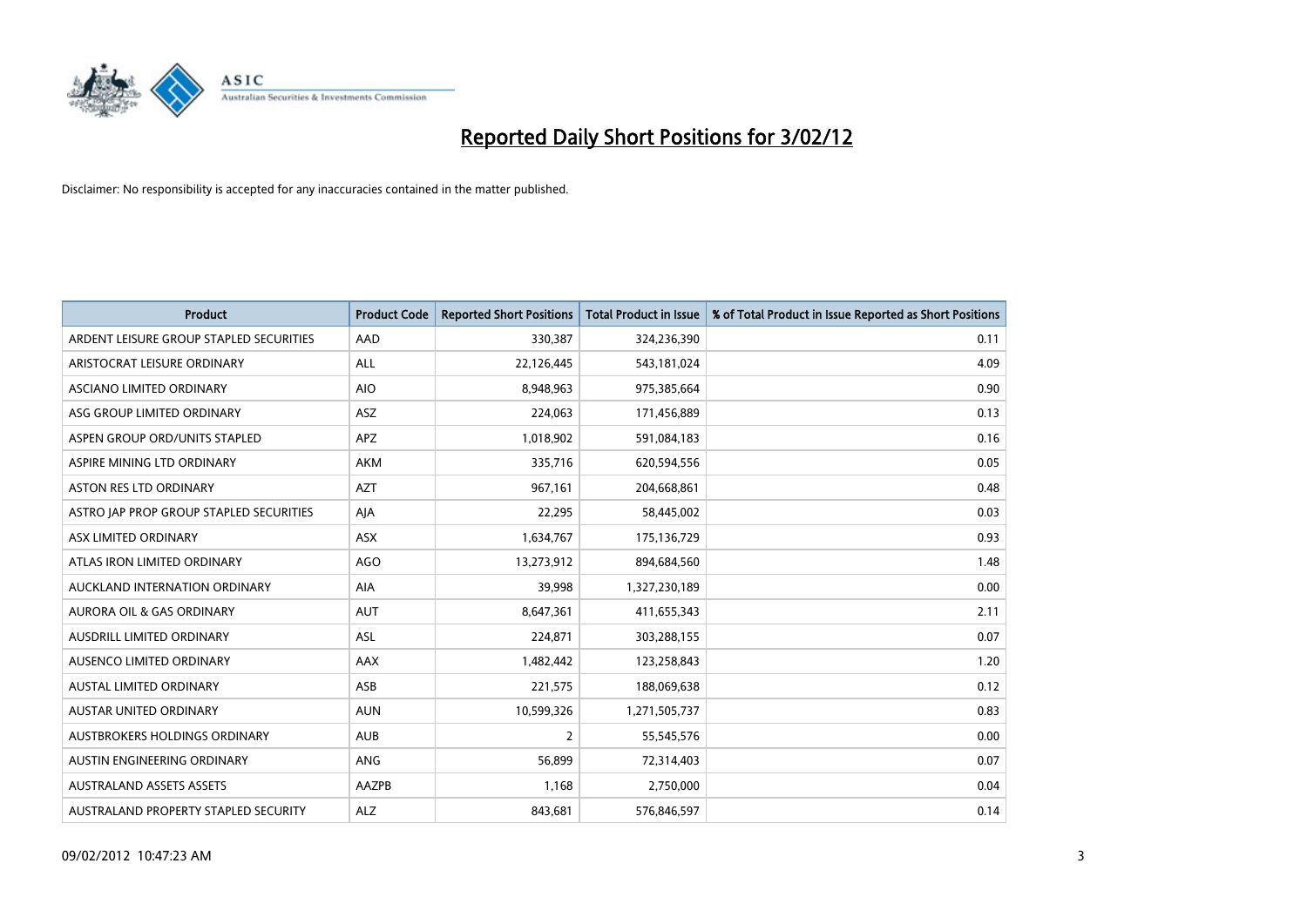

| <b>Product</b>                       | <b>Product Code</b> | <b>Reported Short Positions</b> | <b>Total Product in Issue</b> | % of Total Product in Issue Reported as Short Positions |
|--------------------------------------|---------------------|---------------------------------|-------------------------------|---------------------------------------------------------|
| AUSTRALIAN AGRICULT, ORDINARY        | AAC                 | 861,008                         | 312,892,824                   | 0.26                                                    |
| AUSTRALIAN EDUCATION UNITS           | <b>AEU</b>          | 625,000                         | 175,465,397                   | 0.36                                                    |
| AUSTRALIAN INFRASTR, UNITS/ORDINARY  | <b>AIX</b>          | 12,211,981                      | 620,733,944                   | 1.96                                                    |
| AUSTRALIAN MINES LTD ORDINARY        | <b>AUZ</b>          | 1,400,000                       | 636,910,317                   | 0.22                                                    |
| AUSTRALIAN PHARM, ORDINARY           | API                 | 305,582                         | 488,115,883                   | 0.06                                                    |
| AUTOMOTIVE HOLDINGS ORDINARY         | AHE                 | 4,478                           | 260,579,682                   | 0.00                                                    |
| AVEXA LIMITED ORDINARY               | <b>AVX</b>          | 243,657                         | 847,688,779                   | 0.03                                                    |
| AWE LIMITED ORDINARY                 | <b>AWE</b>          | 1,900,306                       | 521,871,941                   | 0.37                                                    |
| AZIMUTH RES LTD ORDINARY             | <b>AZH</b>          | 650,705                         | 382,309,058                   | 0.18                                                    |
| AZUMAH RESOURCES ORDINARY            | <b>AZM</b>          | 2,946,441                       | 282,020,356                   | 1.05                                                    |
| <b>BANDANNA ENERGY ORDINARY</b>      | <b>BND</b>          | 2,922,177                       | 528,481,199                   | 0.55                                                    |
| BANK OF QUEENSLAND. ORDINARY         | <b>BOQ</b>          | 12,543,078                      | 229,598,329                   | 5.44                                                    |
| <b>BASE RES LIMITED ORDINARY</b>     | <b>BSE</b>          | 1,205,440                       | 460,440,029                   | 0.26                                                    |
| <b>BATHURST RESOURCES ORDINARY</b>   | <b>BTU</b>          | 22,454,537                      | 689,747,997                   | 3.26                                                    |
| <b>BAUXITE RESOURCE LTD ORDINARY</b> | <b>BAU</b>          | 12,000                          | 235,379,896                   | 0.01                                                    |
| BC IRON LIMITED ORDINARY             | <b>BCI</b>          | 22,118                          | 100,155,433                   | 0.02                                                    |
| BEACH ENERGY LIMITED ORDINARY        | <b>BPT</b>          | 14,949,274                      | 1,112,199,119                 | 1.35                                                    |
| BEADELL RESOURCE LTD ORDINARY        | <b>BDR</b>          | 4,701,104                       | 657,906,946                   | 0.71                                                    |
| BENDIGO AND ADELAIDE ORDINARY        | <b>BEN</b>          | 5,697,683                       | 383,745,148                   | 1.47                                                    |
| BERKELEY RESOURCES ORDINARY          | <b>BKY</b>          | 179,573                         | 174,298,273                   | 0.10                                                    |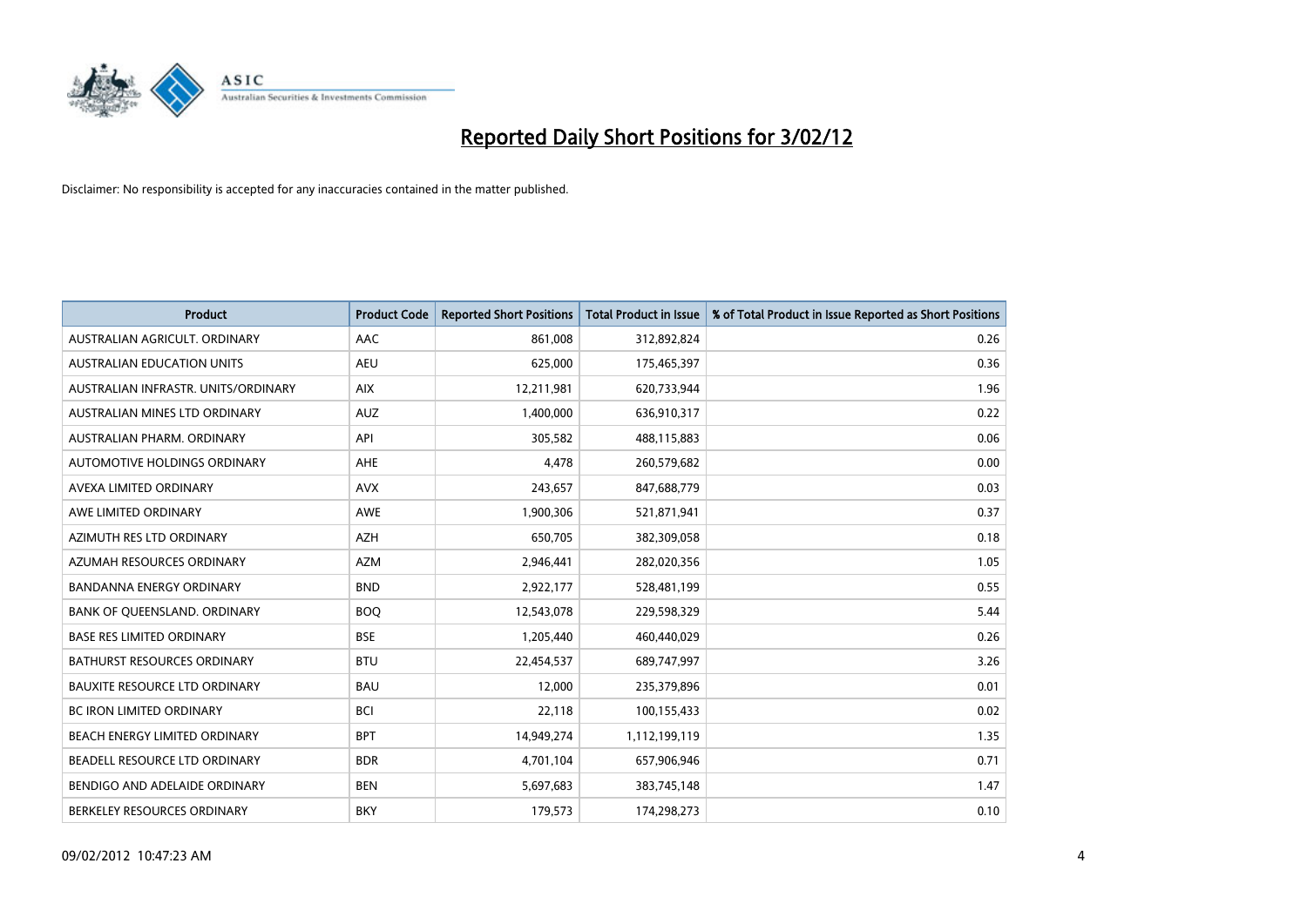

| <b>Product</b>                       | <b>Product Code</b> | <b>Reported Short Positions</b> | <b>Total Product in Issue</b> | % of Total Product in Issue Reported as Short Positions |
|--------------------------------------|---------------------|---------------------------------|-------------------------------|---------------------------------------------------------|
| BETASHARES ASX RES ETF UNITS         | <b>ORE</b>          | 88,570                          | 4,219,665                     | 2.10                                                    |
| <b>BHP BILLITON LIMITED ORDINARY</b> | <b>BHP</b>          | 26,554,738                      | 3,211,691,105                 | 0.79                                                    |
| <b>BILLABONG ORDINARY</b>            | <b>BBG</b>          | 28,924,508                      | 255,102,103                   | 11.30                                                   |
| <b>BIOTA HOLDINGS ORDINARY</b>       | <b>BTA</b>          | 1,553,102                       | 181,703,711                   | 0.85                                                    |
| <b>BISALLOY STEEL ORDINARY</b>       | <b>BIS</b>          | 84,480                          | 43,291,509                    | 0.20                                                    |
| BKI INVESTMENT LTD ORDINARY          | BKI                 | 508                             | 425,549,573                   | 0.00                                                    |
| <b>BLACKTHORN RESOURCES ORDINARY</b> | <b>BTR</b>          | 35,848                          | 122,918,000                   | 0.03                                                    |
| BLUESCOPE STEEL LTD ORDINARY         | <b>BSL</b>          | 25,913,156                      | 3,349,185,247                 | 0.77                                                    |
| <b>BOART LONGYEAR ORDINARY</b>       | <b>BLY</b>          | 7,829,624                       | 461,163,412                   | 1.70                                                    |
| <b>BOOM LOGISTICS ORDINARY</b>       | <b>BOL</b>          | 337,999                         | 468,663,585                   | 0.07                                                    |
| BORAL LIMITED. ORDINARY              | <b>BLD</b>          | 30,102,862                      | 744,729,957                   | 4.01                                                    |
| BOTSWANA METALS LTD ORDINARY         | <b>BML</b>          | 7,000                           | 143,717,013                   | 0.00                                                    |
| <b>BRADKEN LIMITED ORDINARY</b>      | <b>BKN</b>          | 2,126,805                       | 166,624,800                   | 1.27                                                    |
| <b>BRAMBLES LIMITED ORDINARY</b>     | <b>BXB</b>          | 14,251,503                      | 1,480,388,109                 | 0.95                                                    |
| <b>BREVILLE GROUP LTD ORDINARY</b>   | <b>BRG</b>          | 2,739                           | 130,095,322                   | 0.00                                                    |
| BRICKWORKS LIMITED ORDINARY          | <b>BKW</b>          | 33,573                          | 147,567,333                   | 0.02                                                    |
| <b>BROCKMAN RESOURCES ORDINARY</b>   | <b>BRM</b>          | 73,599                          | 144,803,151                   | 0.04                                                    |
| BT INVESTMENT MNGMNT ORDINARY        | <b>BTT</b>          | 1,149,415                       | 267,906,977                   | 0.43                                                    |
| <b>BURU ENERGY ORDINARY</b>          | <b>BRU</b>          | 5,924,293                       | 234,204,477                   | 2.53                                                    |
| <b>BWP TRUST ORDINARY UNITS</b>      | <b>BWP</b>          | 421,337                         | 520,012,793                   | 0.07                                                    |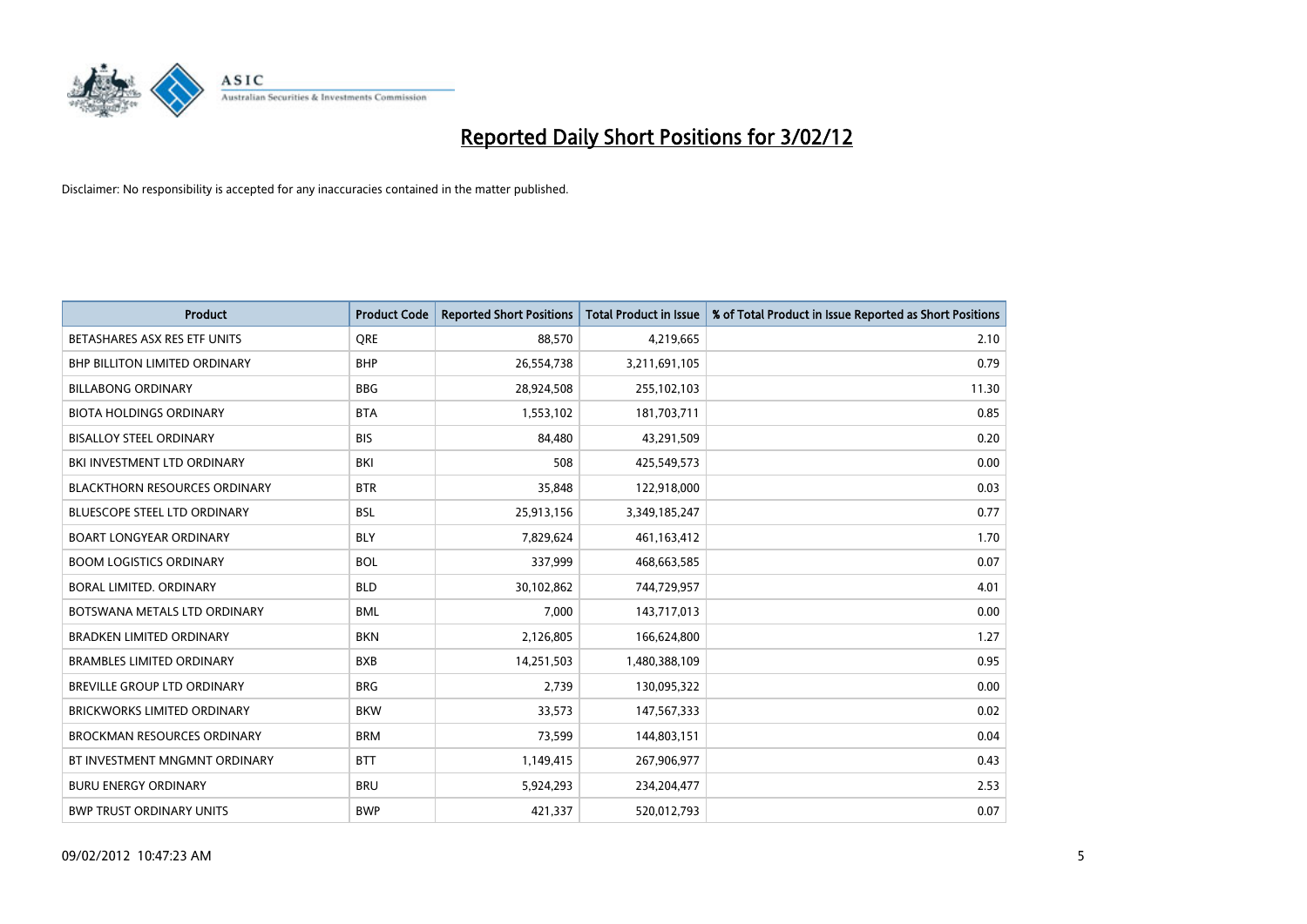

| <b>Product</b>                          | <b>Product Code</b> | <b>Reported Short Positions</b> | <b>Total Product in Issue</b> | % of Total Product in Issue Reported as Short Positions |
|-----------------------------------------|---------------------|---------------------------------|-------------------------------|---------------------------------------------------------|
| <b>CABCHARGE AUSTRALIA ORDINARY</b>     | CAB                 | 545,129                         | 120,437,014                   | 0.45                                                    |
| CALTEX AUSTRALIA ORDINARY               | <b>CTX</b>          | 6,457,851                       | 270,000,000                   | 2.39                                                    |
| <b>CAMPBELL BROTHERS ORDINARY</b>       | <b>CPB</b>          | 800,370                         | 67,503,411                    | 1.19                                                    |
| CAPE LAMBERT RES LTD ORDINARY           | <b>CFE</b>          | 578,757                         | 688,608,792                   | 0.08                                                    |
| CAR PARK TECH LTD ORDINARY              | <b>CPZ</b>          | 90,000                          | 133,358,602                   | 0.07                                                    |
| CARABELLA RES LTD ORDINARY              | <b>CLR</b>          | 5,000                           | 133,642,797                   | 0.00                                                    |
| <b>CARBON ENERGY ORDINARY</b>           | <b>CNX</b>          | 273,860                         | 768,960,293                   | 0.03                                                    |
| CARDNO LIMITED ORDINARY                 | CDD                 | 7,850                           | 112,885,599                   | 0.00                                                    |
| CARNARVON PETROLEUM ORDINARY            | <b>CVN</b>          | 750,646                         | 694,594,634                   | 0.10                                                    |
| <b>CARNEGIE WAVE ENERGY ORDINARY</b>    | <b>CWE</b>          | 83,000                          | 1,021,487,627                 | 0.01                                                    |
| CARPATHIAN RESOURCES ORDINARY           | <b>CPN</b>          | 75,000                          | 304,535,101                   | 0.02                                                    |
| CARPENTARIA EXP. LTD ORDINARY           | CAP                 | 9,777                           | 98,991,301                    | 0.01                                                    |
| CARSALES.COM LTD ORDINARY               | <b>CRZ</b>          | 13,850,130                      | 233,264,223                   | 5.93                                                    |
| <b>CASH CONVERTERS ORDINARY</b>         | CCV                 | 92,958                          | 379,761,025                   | 0.02                                                    |
| <b>CASPIAN OIL &amp; GAS ORDINARY</b>   | CIG                 | 50,000                          | 1,331,500,513                 | 0.00                                                    |
| <b>CELLNET GROUP ORDINARY</b>           | <b>CLT</b>          | 1,342                           | 60,978,107                    | 0.00                                                    |
| CENTRAL PETROLEUM ORDINARY              | <b>CTP</b>          | 11,455                          | 1,073,304,842                 | 0.00                                                    |
| CENTRO PROPERTIES UNITS/ORD STAPLED     | <b>CNP</b>          | 2,537                           | 972,414,514                   | 0.00                                                    |
| CENTRO RETAIL AUST ORD/UNIT STAPLED SEC | <b>CRF</b>          | 169,666                         | 1,340,723,189                 | 0.01                                                    |
| CENTRO RETAIL GROUP STAPLED SECURITIES  | <b>CER</b>          | 452,940                         | 2,286,399,424                 | 0.02                                                    |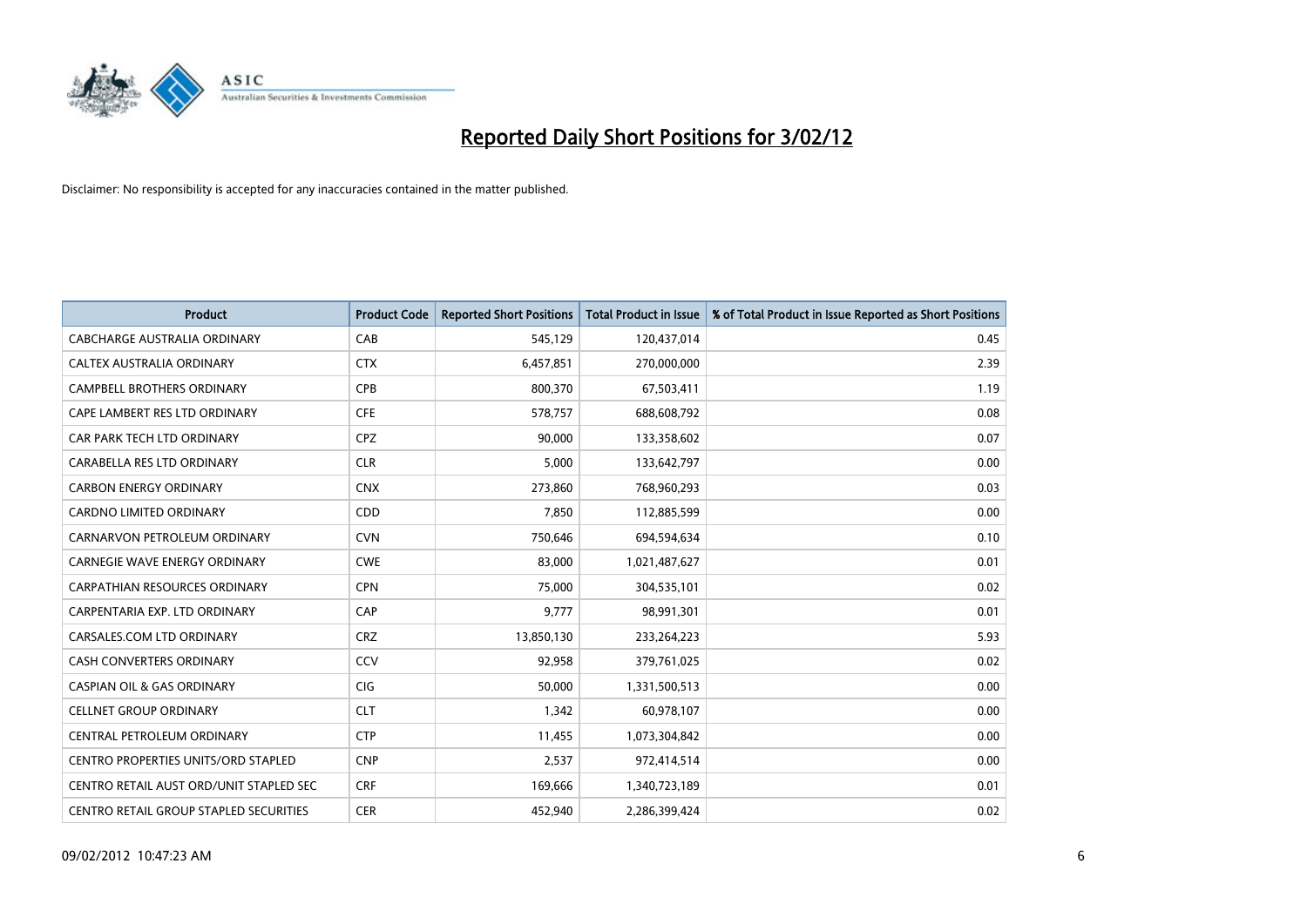

| <b>Product</b>                           | <b>Product Code</b> | <b>Reported Short Positions</b> | <b>Total Product in Issue</b> | % of Total Product in Issue Reported as Short Positions |
|------------------------------------------|---------------------|---------------------------------|-------------------------------|---------------------------------------------------------|
| <b>CERAMIC FUEL CELLS ORDINARY</b>       | <b>CFU</b>          | 250,027                         | 1,366,298,863                 | 0.02                                                    |
| CFS RETAIL PROPERTY UNITS                | <b>CFX</b>          | 74,483,063                      | 2,839,591,911                 | 2.64                                                    |
| <b>CGA MINING LIMITED ORDINARY</b>       | CGX                 | 7,155                           | 333,475,726                   | 0.00                                                    |
| <b>CHALICE GOLD MINES ORDINARY</b>       | <b>CHN</b>          | 200                             | 250,030,886                   | 0.00                                                    |
| CHALLENGER DIV.PRO. STAPLED UNITS        | <b>CDI</b>          | 108,017                         | 883,903,667                   | 0.00                                                    |
| <b>CHALLENGER INFRAST, STAPLED UNITS</b> | <b>CIF</b>          | 7,768                           | 316,223,785                   | 0.00                                                    |
| <b>CHALLENGER LIMITED ORDINARY</b>       | <b>CGF</b>          | 6,196,054                       | 552,169,544                   | 1.13                                                    |
| CHANDLER MACLEOD LTD ORDINARY            | <b>CMG</b>          | 11,970                          | 466,466,720                   | 0.00                                                    |
| CHARTER HALL GROUP STAPLED US PROHIBIT.  | <b>CHC</b>          | 146,876                         | 308,092,325                   | 0.04                                                    |
| <b>CHARTER HALL OFFICE UNIT</b>          | COO                 | 6,348,605                       | 493,319,730                   | 1.27                                                    |
| <b>CHARTER HALL RETAIL UNITS</b>         | <b>CQR</b>          | 1,278,792                       | 299,628,571                   | 0.43                                                    |
| <b>CHORUS LIMITED ORDINARY</b>           | <b>CNU</b>          | 1,236,886                       | 385,082,123                   | 0.32                                                    |
| CITIGOLD CORP LTD ORDINARY               | <b>CTO</b>          | 1,682,665                       | 1,105,078,301                 | 0.15                                                    |
| CLINUVEL PHARMACEUT, ORDINARY            | <b>CUV</b>          | 4,127                           | 30,856,956                    | 0.01                                                    |
| <b>CLOUGH LIMITED ORDINARY</b>           | <b>CLO</b>          | 122,544                         | 769,716,269                   | 0.02                                                    |
| COAL OF AFRICA LTD ORDINARY              | <b>CZA</b>          | 295,070                         | 662,484,573                   | 0.04                                                    |
| <b>COALSPUR MINES LTD ORDINARY</b>       | <b>CPL</b>          | 1,596,110                       | 605,659,899                   | 0.26                                                    |
| COCA-COLA AMATIL ORDINARY                | <b>CCL</b>          | 10,226,392                      | 759,567,552                   | 1.32                                                    |
| <b>COCHLEAR LIMITED ORDINARY</b>         | <b>COH</b>          | 3,879,889                       | 56,902,433                    | 6.79                                                    |
| COCKATOO COAL ORDINARY                   | <b>COK</b>          | 8,193,763                       | 1,016,196,908                 | 0.79                                                    |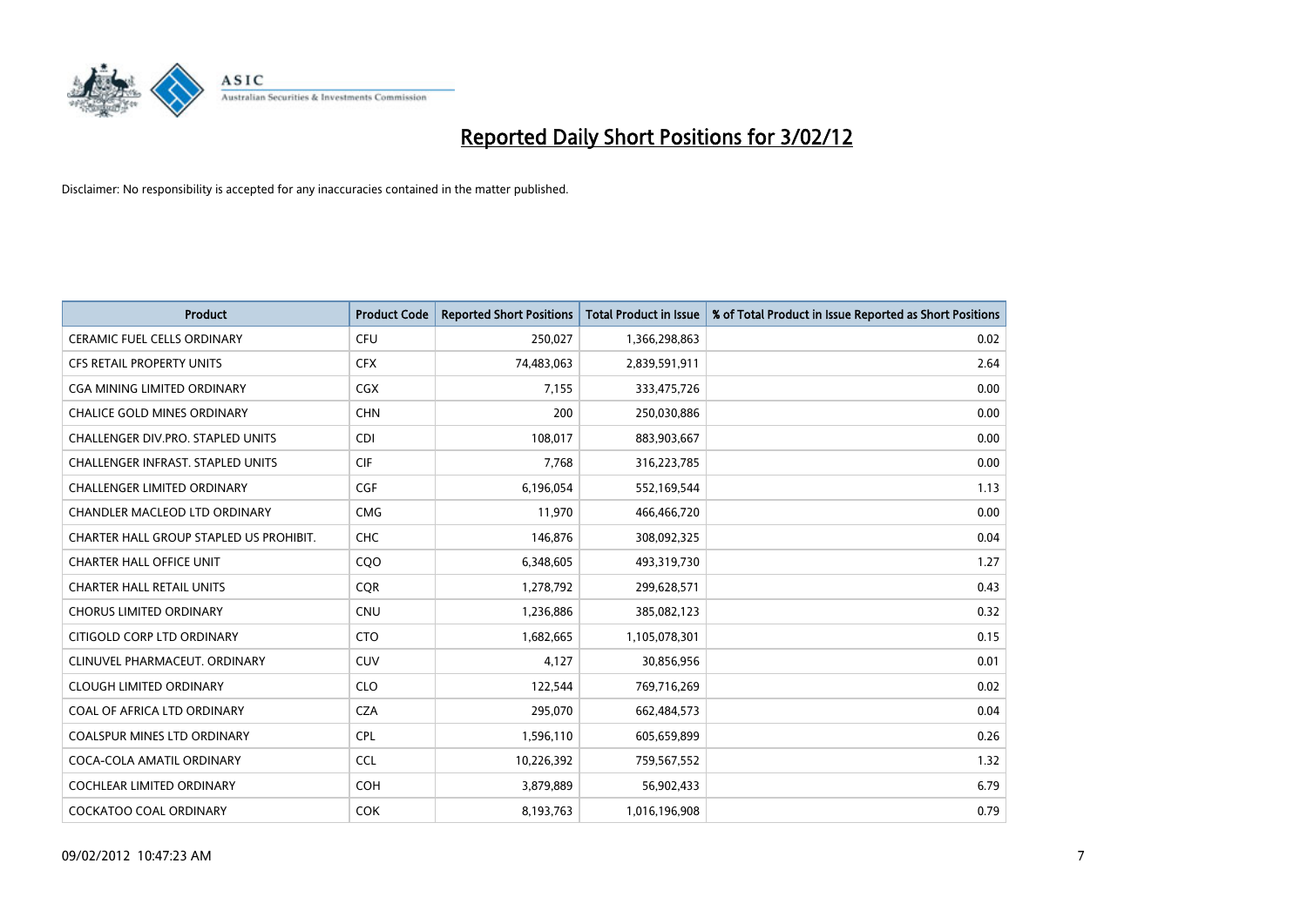

| <b>Product</b>                          | <b>Product Code</b> | <b>Reported Short Positions</b> | <b>Total Product in Issue</b> | % of Total Product in Issue Reported as Short Positions |
|-----------------------------------------|---------------------|---------------------------------|-------------------------------|---------------------------------------------------------|
| <b>COKAL LTD ORDINARY</b>               | <b>CKA</b>          | 392,815                         | 384,227,102                   | 0.10                                                    |
| <b>COLLINS FOODS LTD ORDINARY</b>       | <b>CKF</b>          | 34,926                          | 93,000,003                    | 0.04                                                    |
| COMMONWEALTH BANK, ORDINARY             | <b>CBA</b>          | 33,597,855                      | 1,581,280,593                 | 2.09                                                    |
| COMMONWEALTH PROP ORDINARY UNITS        | <b>CPA</b>          | 27,898,728                      | 2,389,601,065                 | 1.17                                                    |
| <b>COMPASS RESOURCES ORDINARY</b>       | <b>CMR</b>          | 115,000                         | 1,403,744,100                 | 0.00                                                    |
| <b>COMPUTERSHARE LTD ORDINARY</b>       | <b>CPU</b>          | 6,866,405                       | 555,664,059                   | 1.23                                                    |
| CONSOLIDATED MEDIA, ORDINARY            | <b>CMI</b>          | 1,115,941                       | 561,834,996                   | 0.18                                                    |
| <b>CONTANGO MICROCAP ORDINARY</b>       | <b>CTN</b>          | 7.500                           | 147,467,406                   | 0.01                                                    |
| CONTINENTAL COAL LTD ORDINARY           | CCC                 | 134,208                         | 399,224,054                   | 0.03                                                    |
| <b>COOPER ENERGY LTD ORDINARY</b>       | <b>COE</b>          | 418,081                         | 292,791,528                   | 0.14                                                    |
| <b>COPPER STRIKE LTD ORDINARY</b>       | <b>CSE</b>          | 714                             | 129,455,571                   | 0.00                                                    |
| <b>CORDLIFE LIMITED ORDINARY</b>        | CBB                 | 1                               | 150,887,354                   | 0.00                                                    |
| <b>CREDIT CORP GROUP ORDINARY</b>       | <b>CCP</b>          | 15,351                          | 45,571,114                    | 0.03                                                    |
| <b>CROMWELL PROP STAPLED SECURITIES</b> | <b>CMW</b>          | 156,748                         | 1,113,061,036                 | 0.01                                                    |
| <b>CROWN LIMITED ORDINARY</b>           | <b>CWN</b>          | 3,016,563                       | 728,394,185                   | 0.43                                                    |
| <b>CSG LIMITED ORDINARY</b>             | CSV                 | 624,563                         | 282,567,499                   | 0.22                                                    |
| <b>CSL LIMITED ORDINARY</b>             | <b>CSL</b>          | 2,843,681                       | 519,371,923                   | 0.52                                                    |
| <b>CSR LIMITED ORDINARY</b>             | <b>CSR</b>          | 23,604,659                      | 506,000,315                   | 4.65                                                    |
| <b>CUDECO LIMITED ORDINARY</b>          | CDU                 | 2,776,648                       | 160,018,572                   | 1.71                                                    |
| <b>CUSTOMERS LIMITED ORDINARY</b>       | <b>CUS</b>          | 26,909                          | 134,869,357                   | 0.02                                                    |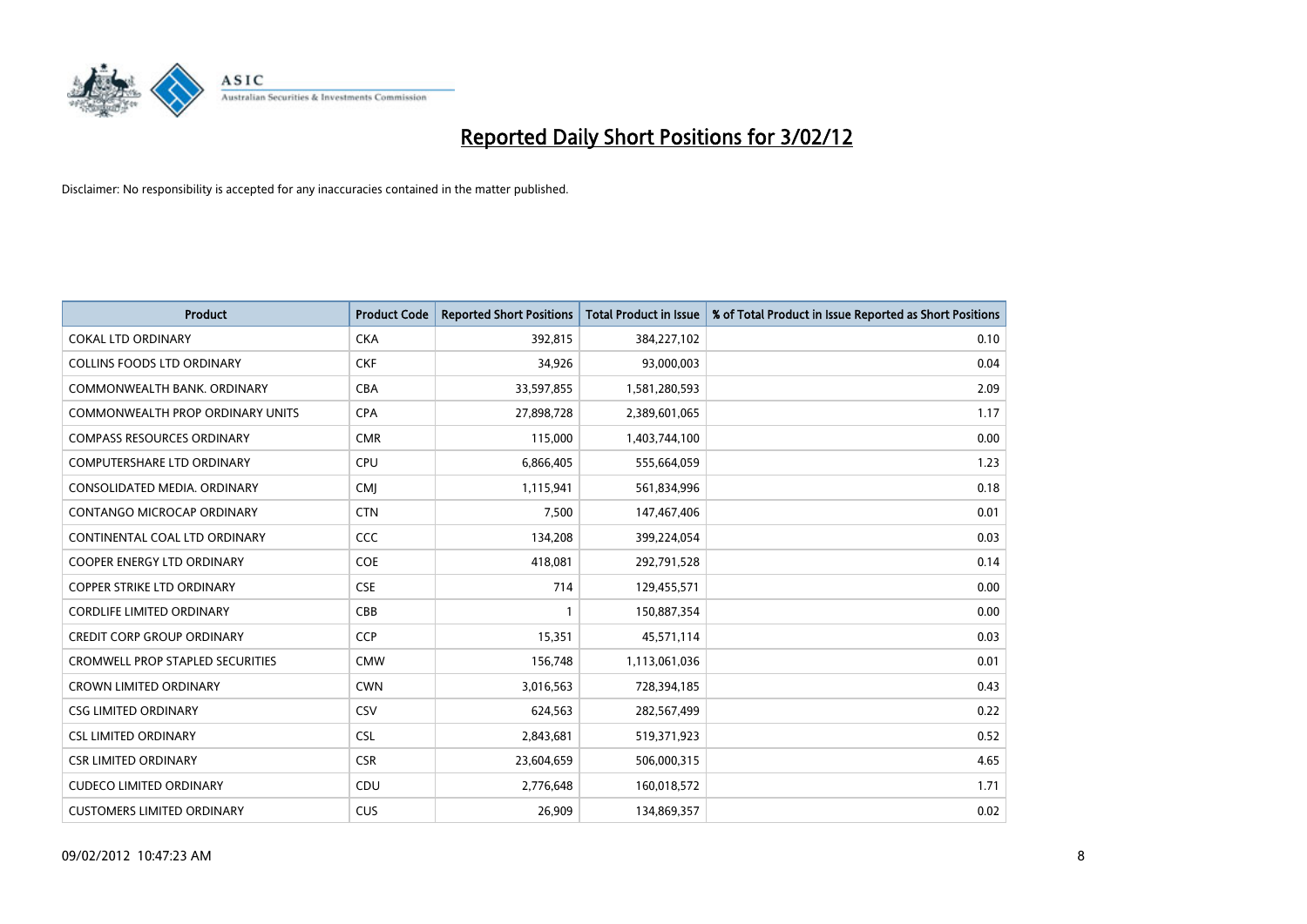

| <b>Product</b>                     | <b>Product Code</b> | <b>Reported Short Positions</b> | <b>Total Product in Issue</b> | % of Total Product in Issue Reported as Short Positions |
|------------------------------------|---------------------|---------------------------------|-------------------------------|---------------------------------------------------------|
| DART ENERGY LTD ORDINARY           | <b>DTE</b>          | 6,686,226                       | 734,931,470                   | 0.93                                                    |
| DAVID JONES LIMITED ORDINARY       | <b>DIS</b>          | 58,406,131                      | 524,940,325                   | 11.10                                                   |
| DECMIL GROUP LIMITED ORDINARY      | <b>DCG</b>          | 172,386                         | 165,692,757                   | 0.09                                                    |
| DEEP YELLOW LIMITED ORDINARY       | <b>DYL</b>          | 45,721                          | 1,128,736,403                 | 0.00                                                    |
| DEVINE LIMITED ORDINARY            | <b>DVN</b>          | 1,011                           | 158,730,556                   | 0.00                                                    |
| DEXUS PROPERTY GROUP STAPLED UNITS | <b>DXS</b>          | 22,761,501                      | 4,839,024,176                 | 0.46                                                    |
| DISCOVERY METALS LTD ORDINARY      | <b>DML</b>          | 9,016,158                       | 442,128,231                   | 2.04                                                    |
| DOMINO PIZZA ENTERPR ORDINARY      | <b>DMP</b>          | 36,392                          | 69,174,674                    | 0.05                                                    |
| DOWNER EDI LIMITED ORDINARY        | <b>DOW</b>          | 6,422,618                       | 429,100,296                   | 1.49                                                    |
| DRILLSEARCH ENERGY ORDINARY        | <b>DLS</b>          | 73,897                          | 305,176,742                   | 0.02                                                    |
| DUET GROUP STAPLED US PROHIBIT.    | <b>DUE</b>          | 15,037,765                      | 1,091,628,341                 | 1.37                                                    |
| <b>DULUXGROUP LIMITED ORDINARY</b> | <b>DLX</b>          | 9,396,915                       | 367,456,259                   | 2.54                                                    |
| ECHO ENTERTAINMENT ORDINARY        | <b>EGP</b>          | 6,005,582                       | 688,019,737                   | 0.86                                                    |
| <b>ELDERS LIMITED ORDINARY</b>     | <b>ELD</b>          | 15,169,473                      | 448,598,480                   | 3.37                                                    |
| ELDORADO GOLD CORP CDI 1:1         | EAU                 | 38,912                          | 9,209,510                     | 0.41                                                    |
| ELEMENTAL MINERALS ORDINARY        | <b>ELM</b>          | 272,932                         | 229,037,236                   | 0.11                                                    |
| ELEMENTOS LIMITED ORDINARY         | <b>ELT</b>          | 16                              | 82,383,526                    | 0.00                                                    |
| ELIXIR PETROLEUM LTD ORDINARY      | <b>EXR</b>          | 324,400                         | 217,288,472                   | 0.15                                                    |
| <b>EMECO HOLDINGS ORDINARY</b>     | EHL                 | 997,516                         | 631,237,586                   | 0.15                                                    |
| <b>ENDEAVOUR MIN CORP CDI 1:1</b>  | <b>EVR</b>          | 22,931                          | 123,748,715                   | 0.01                                                    |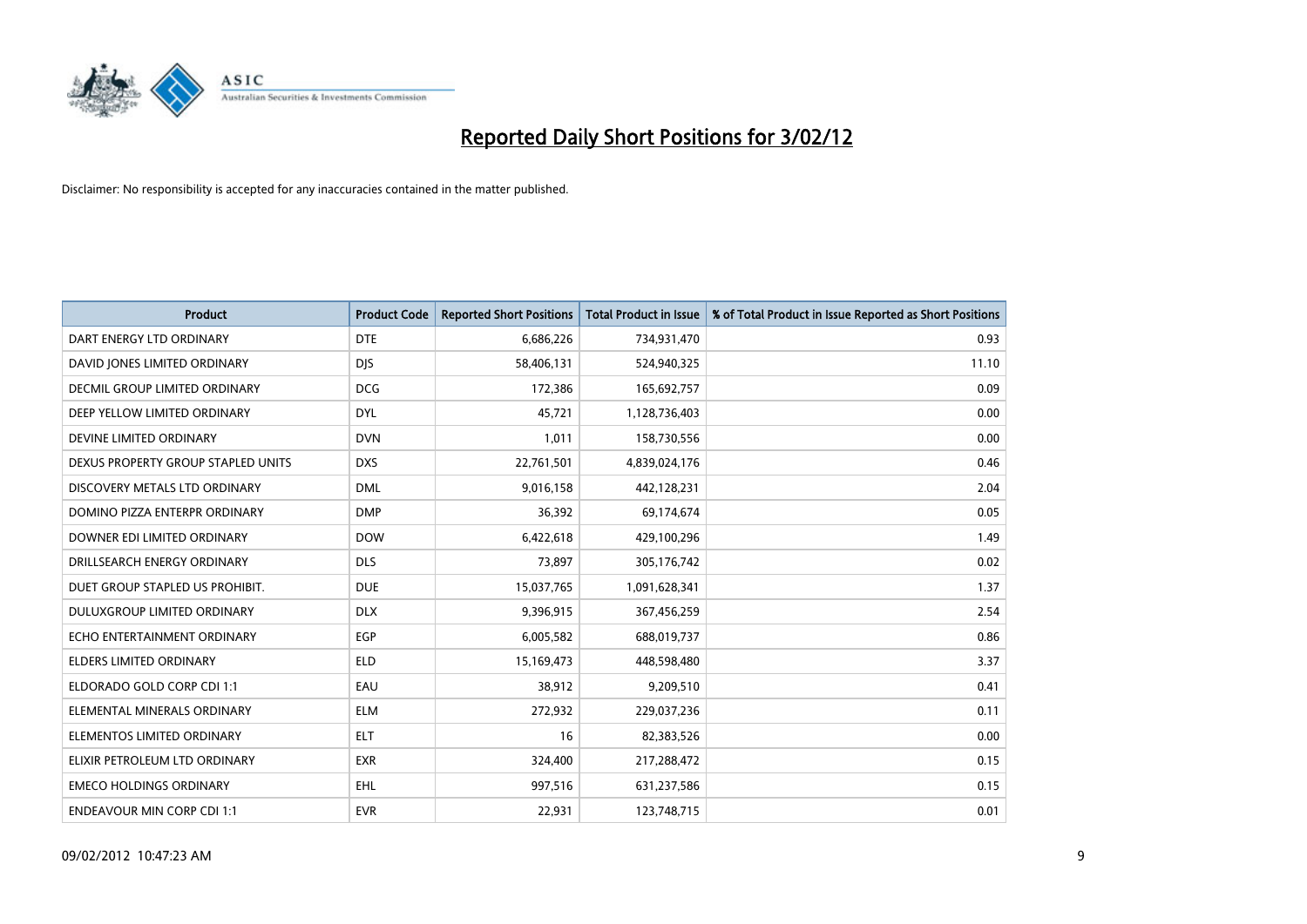

| <b>Product</b>                        | <b>Product Code</b> | <b>Reported Short Positions</b> | <b>Total Product in Issue</b> | % of Total Product in Issue Reported as Short Positions |
|---------------------------------------|---------------------|---------------------------------|-------------------------------|---------------------------------------------------------|
| <b>ENDOCOAL LIMITED ORDINARY</b>      | <b>EOC</b>          | 937,500                         | 112,102,735                   | 0.84                                                    |
| ENERGY RESOURCES ORDINARY 'A'         | <b>ERA</b>          | 5,590,331                       | 517,725,062                   | 1.06                                                    |
| <b>ENERGY WORLD CORPOR, ORDINARY</b>  | <b>EWC</b>          | 22,193,423                      | 1,734,166,672                 | 1.29                                                    |
| <b>ENTEK ENERGY LTD ORDINARY</b>      | <b>ETE</b>          | 489.903                         | 510,657,387                   | 0.10                                                    |
| <b>ENTELLECT LIMITED ORDINARY</b>     | <b>ESN</b>          | 464,050                         | 985,337,932                   | 0.05                                                    |
| <b>ENVESTRA LIMITED ORDINARY</b>      | <b>ENV</b>          | 1,076,710                       | 1,547,890,032                 | 0.08                                                    |
| EQUATORIAL RES LTD ORDINARY           | EQX                 | 19,745                          | 114,348,553                   | 0.02                                                    |
| EVOLUTION MINING LTD ORDINARY         | <b>EVN</b>          | 533,471                         | 700,995,107                   | 0.07                                                    |
| <b>EXCO RESOURCES LTD ORDINARY</b>    | EXS                 | 19,660                          | 356,044,187                   | 0.01                                                    |
| EXOMA ENERGY LIMITED ORDINARY         | <b>EXE</b>          | 281,678                         | 417,357,759                   | 0.07                                                    |
| EXTRACT RESOURCES ORDINARY            | <b>EXT</b>          | 982,081                         | 251,159,163                   | 0.37                                                    |
| FAIRFAX MEDIA LTD ORDINARY            | <b>FXJ</b>          | 272,397,506                     | 2,351,955,725                 | 11.60                                                   |
| <b>FANTASTIC HOLDINGS ORDINARY</b>    | <b>FAN</b>          | 23,165                          | 102,739,538                   | 0.02                                                    |
| <b>FAR LTD ORDINARY</b>               | <b>FAR</b>          | 21,000,000                      | 2,150,080,157                 | 0.98                                                    |
| FISHER & PAYKEL APP. ORDINARY         | <b>FPA</b>          | 18,298                          | 724,235,162                   | 0.00                                                    |
| FKP PROPERTY GROUP STAPLED SECURITIES | <b>FKP</b>          | 28,001,993                      | 1,197,968,723                 | 2.32                                                    |
| FLEETWOOD CORP ORDINARY               | <b>FWD</b>          | 209,414                         | 58,850,214                    | 0.35                                                    |
| FLETCHER BUILDING ORDINARY            | <b>FBU</b>          | 11,257,141                      | 680,739,504                   | 1.66                                                    |
| FLEXIGROUP LIMITED ORDINARY           | <b>FXL</b>          | 67,110                          | 279,268,329                   | 0.02                                                    |
| <b>FLIGHT CENTRE ORDINARY</b>         | FLT                 | 9,460,162                       | 100,009,946                   | 9.44                                                    |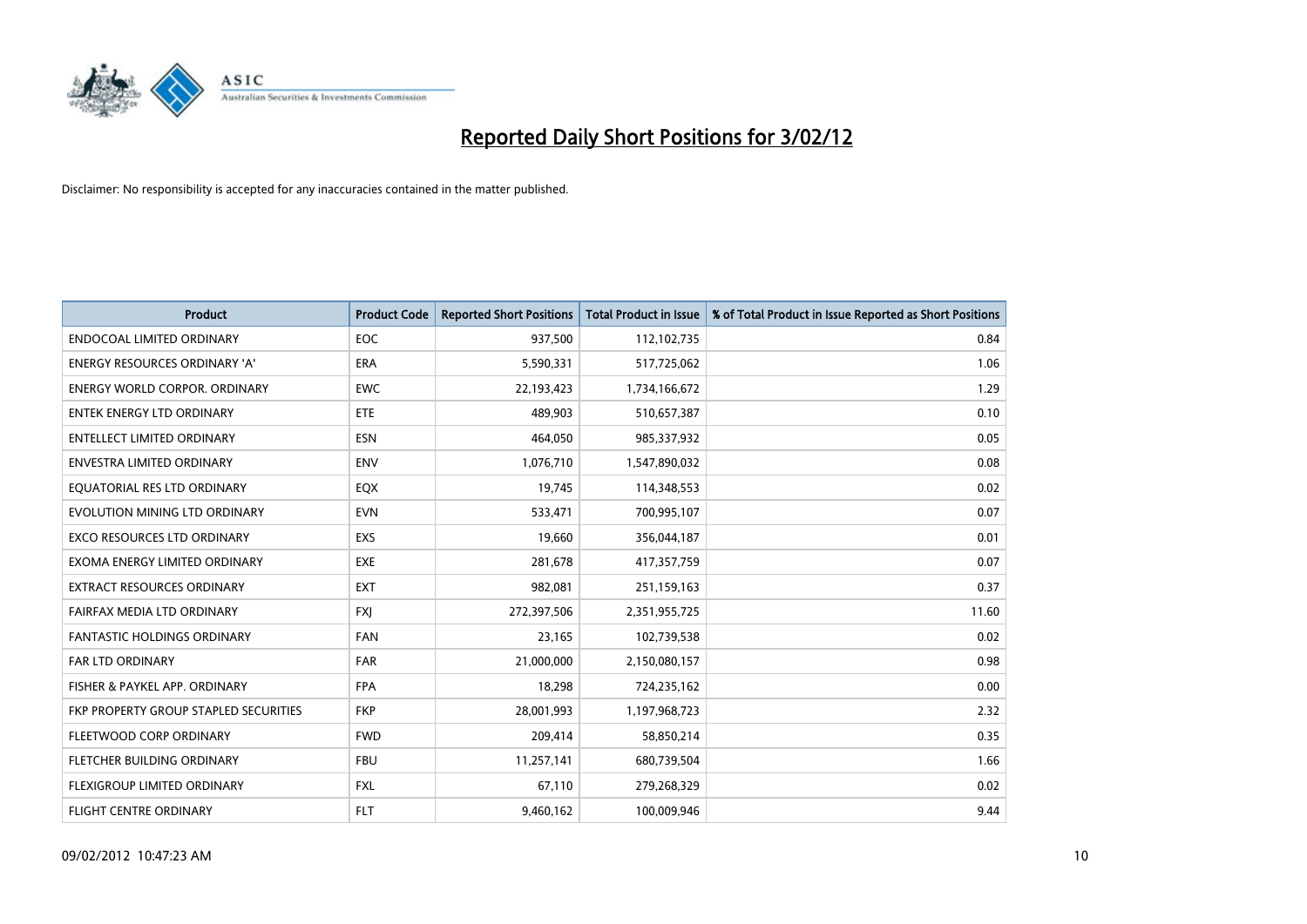

| <b>Product</b>                            | <b>Product Code</b> | <b>Reported Short Positions</b> | <b>Total Product in Issue</b> | % of Total Product in Issue Reported as Short Positions |
|-------------------------------------------|---------------------|---------------------------------|-------------------------------|---------------------------------------------------------|
| FLINDERS MINES LTD ORDINARY               | <b>FMS</b>          | 31,404,038                      | 1,821,300,404                 | 1.72                                                    |
| FOCUS MINERALS LTD ORDINARY               | <b>FML</b>          | 589,753                         | 4,320,773,701                 | 0.00                                                    |
| <b>FORGE GROUP LIMITED ORDINARY</b>       | FGE                 | 120,610                         | 83,469,014                    | 0.14                                                    |
| FORTE ENERGY NL ORDINARY                  | FTE                 | 2,667,039                       | 695,589,311                   | 0.38                                                    |
| FORTESCUE METALS GRP ORDINARY             | <b>FMG</b>          | 47,053,627                      | 3,113,798,659                 | 1.48                                                    |
| <b>FUNTASTIC LIMITED ORDINARY</b>         | <b>FUN</b>          | 322,528                         | 347,956,819                   | 0.09                                                    |
| <b>G.U.D. HOLDINGS ORDINARY</b>           | GUD                 | 517,107                         | 70,107,387                    | 0.74                                                    |
| <b>GALAXY RESOURCES ORDINARY</b>          | GXY                 | 2,790,750                       | 323,327,000                   | 0.84                                                    |
| <b>GEODYNAMICS LIMITED ORDINARY</b>       | GDY                 | 34,813                          | 406,452,608                   | 0.01                                                    |
| <b>GINDALBIE METALS LTD ORDINARY</b>      | GBG                 | 30,244,269                      | 1,247,487,454                 | 2.43                                                    |
| <b>GLOBAL MINING ORDINARY</b>             | <b>GMI</b>          | 8,951                           | 181,898,994                   | 0.00                                                    |
| <b>GLOUCESTER COAL ORDINARY</b>           | GCL                 | 616,958                         | 202,905,967                   | 0.30                                                    |
| <b>GME RESOURCES LTD ORDINARY</b>         | <b>GME</b>          | 800                             | 322,635,902                   | 0.00                                                    |
| <b>GOLD ROAD RES LTD ORDINARY</b>         | GOR                 | 4,951                           | 389,950,665                   | 0.00                                                    |
| <b>GOLDEN RIM RESOURCES ORDINARY</b>      | <b>GMR</b>          | 170,000                         | 359,396,731                   | 0.05                                                    |
| <b>GOLDEN WEST RESOURCE ORDINARY</b>      | <b>GWR</b>          | 1,617                           | 192,142,447                   | 0.00                                                    |
| <b>GOODMAN FIELDER, ORDINARY</b>          | GFF                 | 83,481,838                      | 1,955,559,207                 | 4.27                                                    |
| <b>GOODMAN GROUP STAPLED US PROHIBIT.</b> | <b>GMG</b>          | 32,757,175                      | 7,699,816,741                 | 0.43                                                    |
| <b>GPT GROUP STAPLED SEC.</b>             | GPT                 | 15,253,969                      | 1,809,449,764                 | 0.85                                                    |
| <b>GRAINCORP LIMITED A CLASS ORDINARY</b> | <b>GNC</b>          | 788,513                         | 198,318,900                   | 0.39                                                    |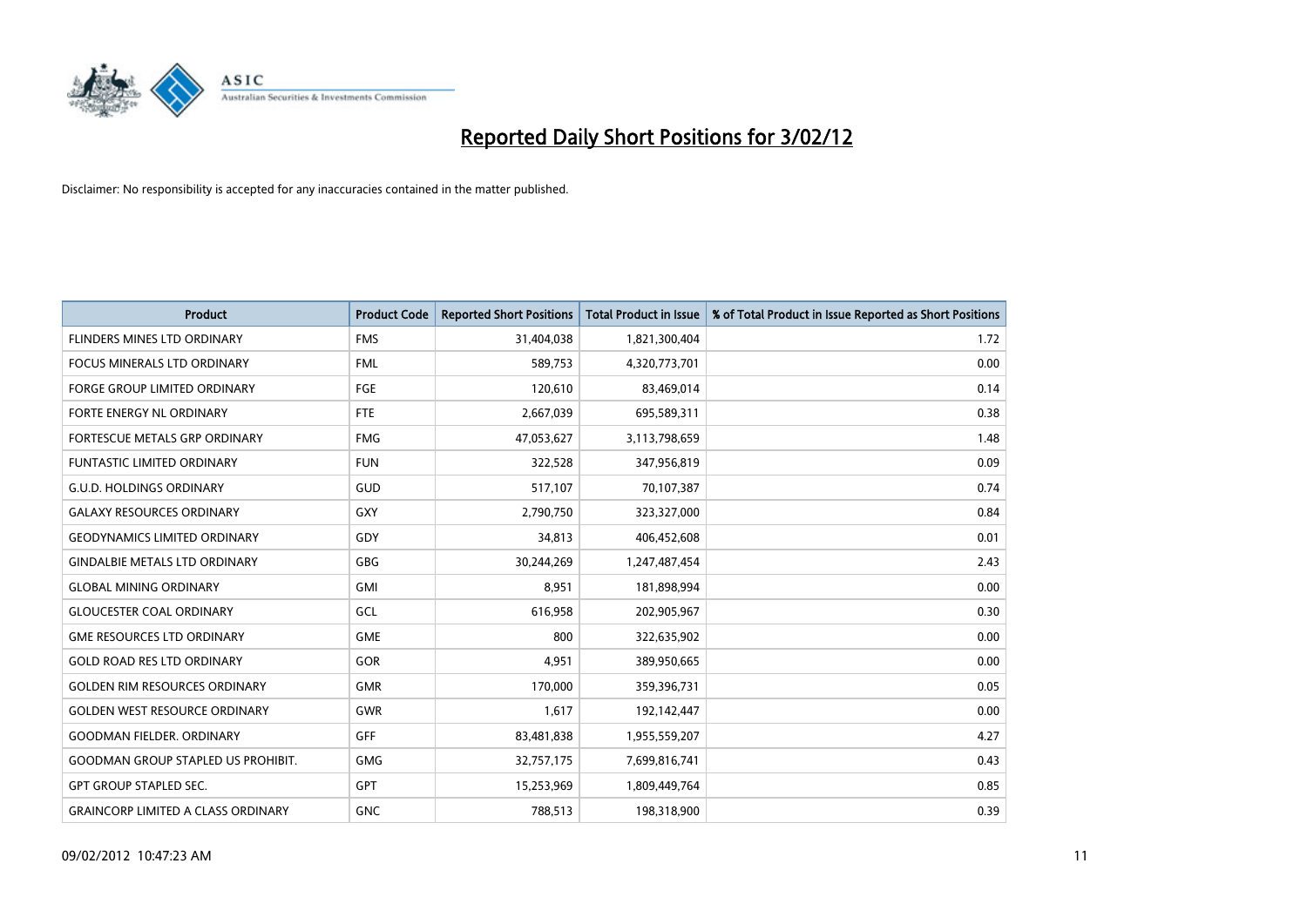

| <b>Product</b>                                   | <b>Product Code</b> | <b>Reported Short Positions</b> | <b>Total Product in Issue</b> | % of Total Product in Issue Reported as Short Positions |
|--------------------------------------------------|---------------------|---------------------------------|-------------------------------|---------------------------------------------------------|
| <b>GRANGE RESOURCES, ORDINARY</b>                | <b>GRR</b>          | 123,347                         | 1,154,359,727                 | 0.00                                                    |
| <b>GREENCAP LIMITED ORDINARY</b>                 | GCG                 | 1                               | 262,515,385                   | 0.00                                                    |
| <b>GREENLAND MIN EN LTD ORDINARY</b>             | GGG                 | 3,294,344                       | 416,390,488                   | 0.77                                                    |
| <b>GROWTHPOINT PROPERTY ORD/UNIT STAPLED SEC</b> | GOZ                 | 100,000                         | 291,904,374                   | 0.03                                                    |
| <b>GRYPHON MINERALS LTD ORDINARY</b>             | GRY                 | 1,185,515                       | 348,164,983                   | 0.34                                                    |
| <b>GUILDFORD COAL LTD ORDINARY</b>               | <b>GUF</b>          | 1,699,329                       | 239,649,486                   | 0.71                                                    |
| <b>GUINNESS PEAT GROUP. CDI 1:1</b>              | <b>GPG</b>          | 100,054                         | 282,039,580                   | 0.04                                                    |
| <b>GUNNS LIMITED FORESTS</b>                     | <b>GNSPA</b>        | 54                              | 1,200,000                     | 0.00                                                    |
| <b>GUNNS LIMITED ORDINARY</b>                    | <b>GNS</b>          | 45,738,529                      | 848,401,559                   | 5.37                                                    |
| <b>GWA GROUP LTD ORDINARY</b>                    | <b>GWA</b>          | 11,733,239                      | 301,525,014                   | 3.88                                                    |
| <b>HARVEY NORMAN ORDINARY</b>                    | <b>HVN</b>          | 65,196,488                      | 1,062,316,784                 | 6.12                                                    |
| HASTIE GROUP LIMITED ORDINARY                    | <b>HST</b>          | 232,234                         | 137,353,504                   | 0.16                                                    |
| HASTINGS DIVERSIFIED STAPLED SECURITY            | <b>HDF</b>          | 2,060,002                       | 530,001,072                   | 0.38                                                    |
| <b>HAVILAH RESOURCES NL ORDINARY</b>             | <b>HAV</b>          | 60,177                          | 101,311,223                   | 0.06                                                    |
| <b>HEARTWARE INT INC CDI 35:1</b>                | <b>HIN</b>          | 272,008                         | 43,772,855                    | 0.62                                                    |
| HENDERSON GROUP CDI 1:1                          | <b>HGG</b>          | 13,370,157                      | 666,703,844                   | 2.00                                                    |
| HFA HOLDINGS LIMITED ORDINARY                    | <b>HFA</b>          | 16,273                          | 117,332,831                   | 0.01                                                    |
| <b>HIGHLANDS PACIFIC ORDINARY</b>                | <b>HIG</b>          | 2,468,561                       | 686,082,148                   | 0.36                                                    |
| HILLGROVE RES LTD ORDINARY                       | <b>HGO</b>          | 6,885,860                       | 793,698,575                   | 0.87                                                    |
| HILLS HOLDINGS LTD ORDINARY                      | HIL                 | 3,734,889                       | 246,349,244                   | 1.52                                                    |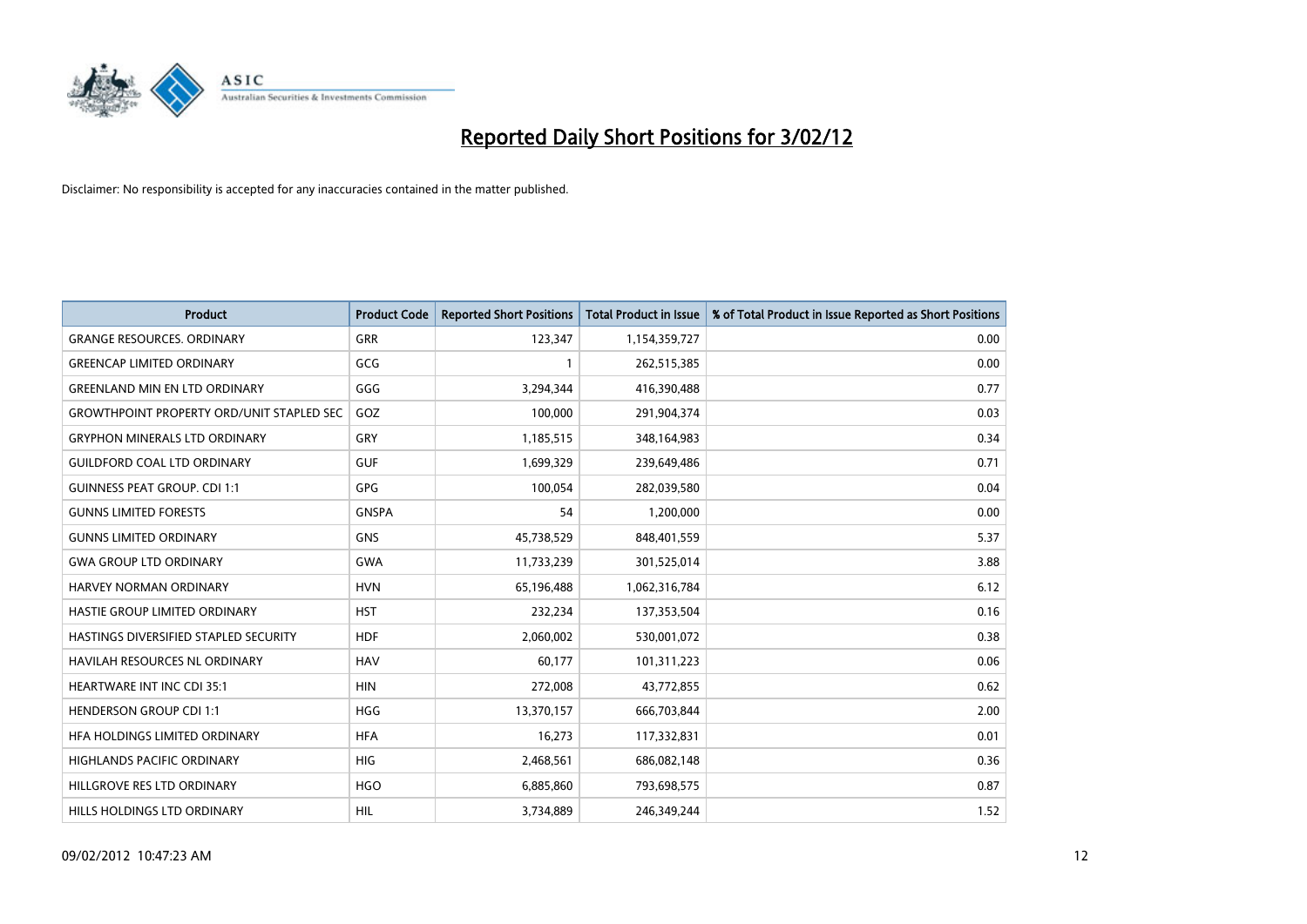

| <b>Product</b>                                | <b>Product Code</b> | <b>Reported Short Positions</b> | <b>Total Product in Issue</b> | % of Total Product in Issue Reported as Short Positions |
|-----------------------------------------------|---------------------|---------------------------------|-------------------------------|---------------------------------------------------------|
| HORIZON OIL LIMITED ORDINARY                  | <b>HZN</b>          | 22,126,290                      | 1,130,811,515                 | 1.95                                                    |
| <b>ICON ENERGY LIMITED ORDINARY</b>           | <b>ICN</b>          | 4,130                           | 469,301,394                   | 0.00                                                    |
| <b>IINET LIMITED ORDINARY</b>                 | <b>IIN</b>          | 118,734                         | 160,968,847                   | 0.07                                                    |
| <b>ILUKA RESOURCES ORDINARY</b>               | ILU                 | 12,677,563                      | 418,700,517                   | 3.02                                                    |
| <b>IMDEX LIMITED ORDINARY</b>                 | <b>IMD</b>          | 939,099                         | 205,055,435                   | 0.45                                                    |
| IMF (AUSTRALIA) LTD ORDINARY                  | <b>IMF</b>          | 329,821                         | 123,828,193                   | 0.26                                                    |
| <b>IMX RESOURCES LTD ORDINARY</b>             | <b>IXR</b>          | 20,000                          | 262,612,803                   | 0.01                                                    |
| <b>INCITEC PIVOT ORDINARY</b>                 | IPL                 | 4,918,823                       | 1,628,730,107                 | 0.29                                                    |
| INDEPENDENCE GROUP ORDINARY                   | <b>IGO</b>          | 6,383,364                       | 232,525,035                   | 2.73                                                    |
| <b>INDOPHIL RESOURCES ORDINARY</b>            | <b>IRN</b>          | 1,013,959                       | 1,062,104,527                 | 0.07                                                    |
| <b>INDUSTREA LIMITED ORDINARY</b>             | <b>IDL</b>          | 963,285                         | 368,992,435                   | 0.25                                                    |
| <b>INFIGEN ENERGY STAPLED SECURITIES</b>      | <b>IFN</b>          | 4,952,014                       | 762,265,972                   | 0.66                                                    |
| ING RE COM GROUP STAPLED SECURITIES           | ILF.                | 3,583                           | 441,029,194                   | 0.00                                                    |
| <b>INSURANCE AUSTRALIA ORDINARY</b>           | IAG                 | 7,311,107                       | 2,079,034,021                 | 0.32                                                    |
| INTEGRA MINING LTD, ORDINARY                  | <b>IGR</b>          | 4,702,971                       | 846,293,881                   | 0.54                                                    |
| <b>INTREPID MINES ORDINARY</b>                | <b>IAU</b>          | 3,063,490                       | 523,827,541                   | 0.59                                                    |
| <b>INVESTA OFFICE FUND STAPLED SECURITIES</b> | <b>IOF</b>          | 9,288,497                       | 2,657,463,999                 | 0.34                                                    |
| <b>INVOCARE LIMITED ORDINARY</b>              | IVC.                | 1,927,133                       | 110,030,298                   | 1.74                                                    |
| <b>ION LIMITED ORDINARY</b>                   | <b>ION</b>          | 164,453                         | 256,365,105                   | 0.06                                                    |
| <b>IOOF HOLDINGS LTD ORDINARY</b>             | IFL                 | 800,673                         | 229,794,395                   | 0.34                                                    |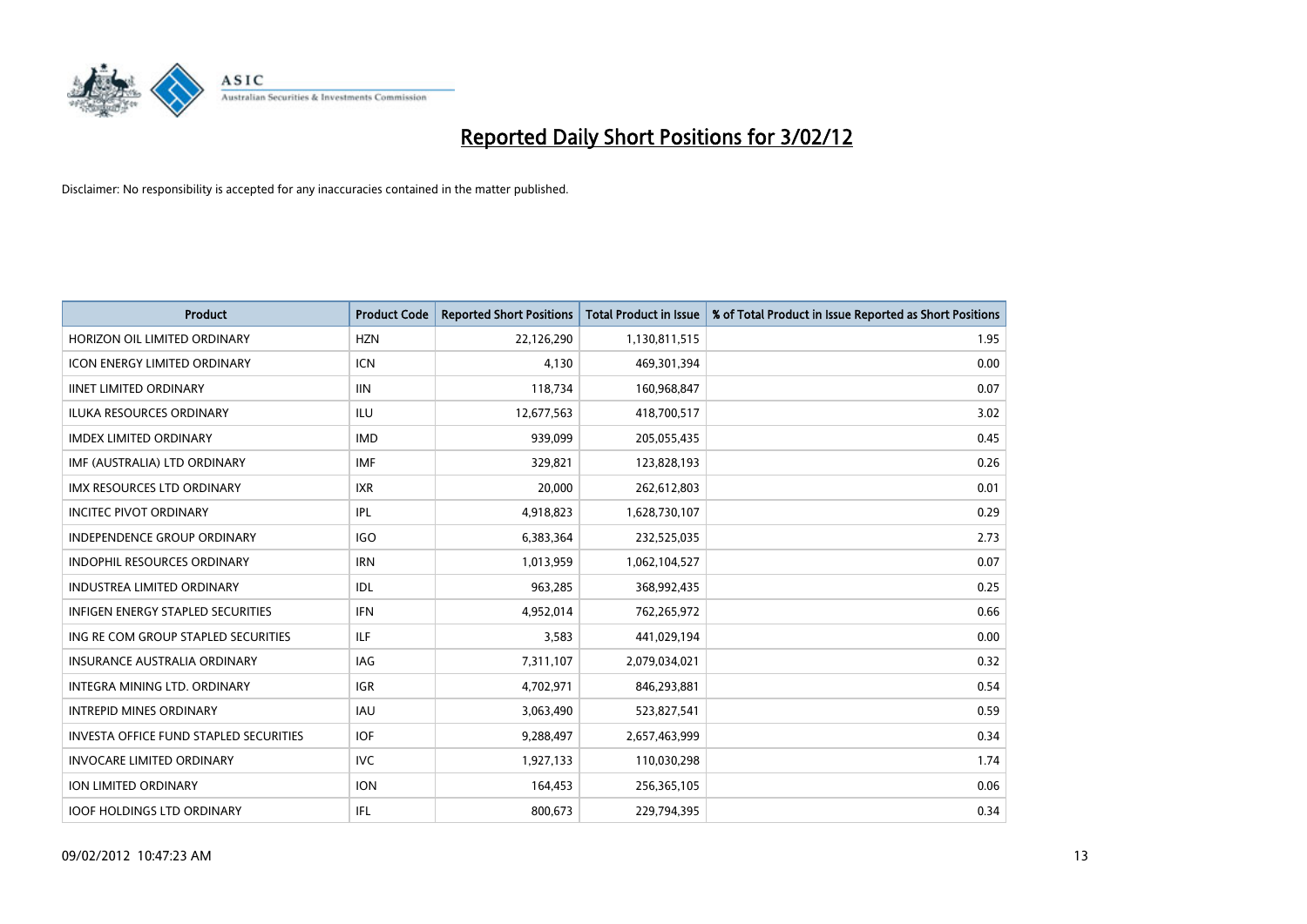

| <b>Product</b>                                  | <b>Product Code</b> | <b>Reported Short Positions</b> | <b>Total Product in Issue</b> | % of Total Product in Issue Reported as Short Positions |
|-------------------------------------------------|---------------------|---------------------------------|-------------------------------|---------------------------------------------------------|
| <b>IPROPERTY GROUP LTD ORDINARY</b>             | <b>IPP</b>          | 50,000                          | 169,527,776                   | 0.03                                                    |
| <b>IRESS MARKET TECH. ORDINARY</b>              | <b>IRE</b>          | 1,570,073                       | 127,036,010                   | 1.21                                                    |
| <b>IRON ORE HOLDINGS ORDINARY</b>               | <b>IOH</b>          | 14,525                          | 166,087,005                   | 0.01                                                    |
| ISHARES MSCI AUS 200 ISHARES MSCI AUS 200       | IOZ.                | 74,090                          | 2,927,373                     | 2.53                                                    |
| ISHARES S&P HIGH DIV ISHARES S&P HIGH DIV       | <b>IHD</b>          | 75,280                          | 2,503,027                     | 3.01                                                    |
| ISHARES SMALL ORDS ISHARES SMALL ORDS           | <b>ISO</b>          | 612,795                         | 5,403,165                     | 11.34                                                   |
| <b>IVANHOE AUSTRALIA ORDINARY</b>               | <b>IVA</b>          | 2,147,015                       | 552,385,295                   | 0.37                                                    |
| <b>JAMES HARDIE INDUST CHESS DEPOSITARY INT</b> | <b>IHX</b>          | 17,237,892                      | 435,746,077                   | 3.95                                                    |
| <b>JAMESON RESOURCES ORDINARY</b>               | <b>JAL</b>          | 1,600,000                       | 142,001,227                   | 1.13                                                    |
| <b>JB HI-FI LIMITED ORDINARY</b>                | <b>JBH</b>          | 21,921,448                      | 98,833,643                    | 22.17                                                   |
| <b>JUPITER MINES ORDINARY</b>                   | <b>IMS</b>          | 7,495                           | 1,806,834,044                 | 0.00                                                    |
| <b>KAGARA LTD ORDINARY</b>                      | KZL                 | 14,978,821                      | 798,953,117                   | 1.86                                                    |
| KANGAROO RES LTD ORDINARY                       | <b>KRL</b>          | 16,434                          | 3,434,430,012                 | 0.00                                                    |
| KAROON GAS AUSTRALIA ORDINARY                   | <b>KAR</b>          | 3,031,322                       | 221,420,769                   | 1.35                                                    |
| KATHMANDU HOLD LTD ORDINARY                     | <b>KMD</b>          | 1,290,239                       | 200,000,000                   | 0.64                                                    |
| <b>KBL MINING LIMITED ORDINARY</b>              | KBL                 | 1,820                           | 178,264,362                   | 0.00                                                    |
| KEYBRIDGE CAPITAL ORDINARY                      | KBC                 | 6,000                           | 172,070,564                   | 0.00                                                    |
| KINGSGATE CONSOLID, ORDINARY                    | <b>KCN</b>          | 3,953,593                       | 140,956,241                   | 2.80                                                    |
| KINGSROSE MINING LTD ORDINARY                   | <b>KRM</b>          | 183,590                         | 272,971,657                   | 0.06                                                    |
| LEIGHTON HOLDINGS ORDINARY                      | LEI                 | 6,980,984                       | 337,087,596                   | 2.05                                                    |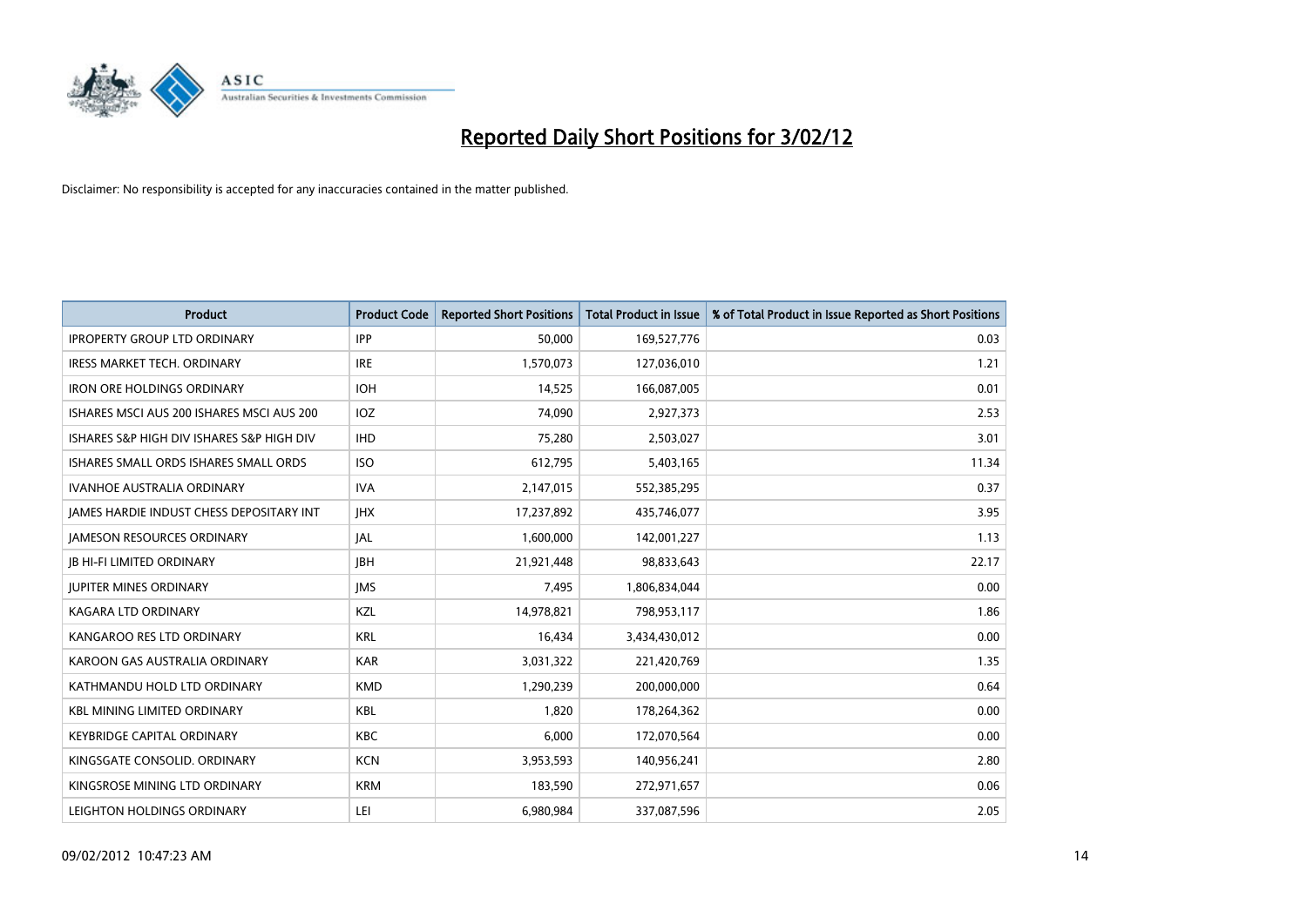

| <b>Product</b>                        | <b>Product Code</b> | <b>Reported Short Positions</b> | <b>Total Product in Issue</b> | % of Total Product in Issue Reported as Short Positions |
|---------------------------------------|---------------------|---------------------------------|-------------------------------|---------------------------------------------------------|
| LEND LEASE GROUP UNIT/ORD STAPLED     | <b>LLC</b>          | 1,834,105                       | 571,804,090                   | 0.32                                                    |
| LINC ENERGY LTD ORDINARY              | <b>LNC</b>          | 15,924,155                      | 504,487,631                   | 3.16                                                    |
| LIQUEFIED NATURAL ORDINARY            | <b>LNG</b>          | 273,800                         | 267,699,015                   | 0.10                                                    |
| LYNAS CORPORATION ORDINARY            | <b>LYC</b>          | 143,753,435                     | 1,713,846,913                 | 8.39                                                    |
| M2 TELECOMMUNICATION ORDINARY         | <b>MTU</b>          | 313,932                         | 124,493,385                   | 0.24                                                    |
| <b>MACMAHON HOLDINGS ORDINARY</b>     | MAH                 | 3,518,014                       | 738,631,705                   | 0.47                                                    |
| MACO ATLAS ROADS GRP ORDINARY STAPLED | <b>MOA</b>          | 12,987,499                      | 464,279,594                   | 2.79                                                    |
| MACQUARIE GROUP LTD ORDINARY          | MQG                 | 8,593,823                       | 348,580,949                   | 2.43                                                    |
| MARENGO MINING ORDINARY               | <b>MGO</b>          | 39,850                          | 1,002,399,863                 | 0.00                                                    |
| <b>MATRIX C &amp; E LTD ORDINARY</b>  | <b>MCE</b>          | 625,398                         | 77,081,507                    | 0.81                                                    |
| MCMILLAN SHAKESPEARE ORDINARY         | <b>MMS</b>          | 12,101                          | 70,639,319                    | 0.01                                                    |
| MCPHERSON'S LTD ORDINARY              | <b>MCP</b>          | 15,360                          | 72,401,758                    | 0.02                                                    |
| MEDUSA MINING LTD ORDINARY            | <b>MML</b>          | 1,956,931                       | 188,903,911                   | 1.03                                                    |
| MELBOURNE IT LIMITED ORDINARY         | <b>MLB</b>          | 146,142                         | 81,352,178                    | 0.18                                                    |
| MEO AUSTRALIA LTD ORDINARY            | <b>MEO</b>          | 8,580,957                       | 539,913,260                   | 1.59                                                    |
| MERMAID MARINE ORDINARY               | <b>MRM</b>          | 291,355                         | 217,833,136                   | 0.13                                                    |
| MESOBLAST LIMITED ORDINARY            | <b>MSB</b>          | 8,888,732                       | 282,288,361                   | 3.19                                                    |
| METALS X LIMITED ORDINARY             | <b>MLX</b>          | 758,375                         | 1,324,600,410                 | 0.07                                                    |
| METCASH LIMITED ORDINARY              | <b>MTS</b>          | 31,868,032                      | 771,345,864                   | 4.09                                                    |
| METGASCO LIMITED ORDINARY             | <b>MEL</b>          | 333,298                         | 338,592,672                   | 0.10                                                    |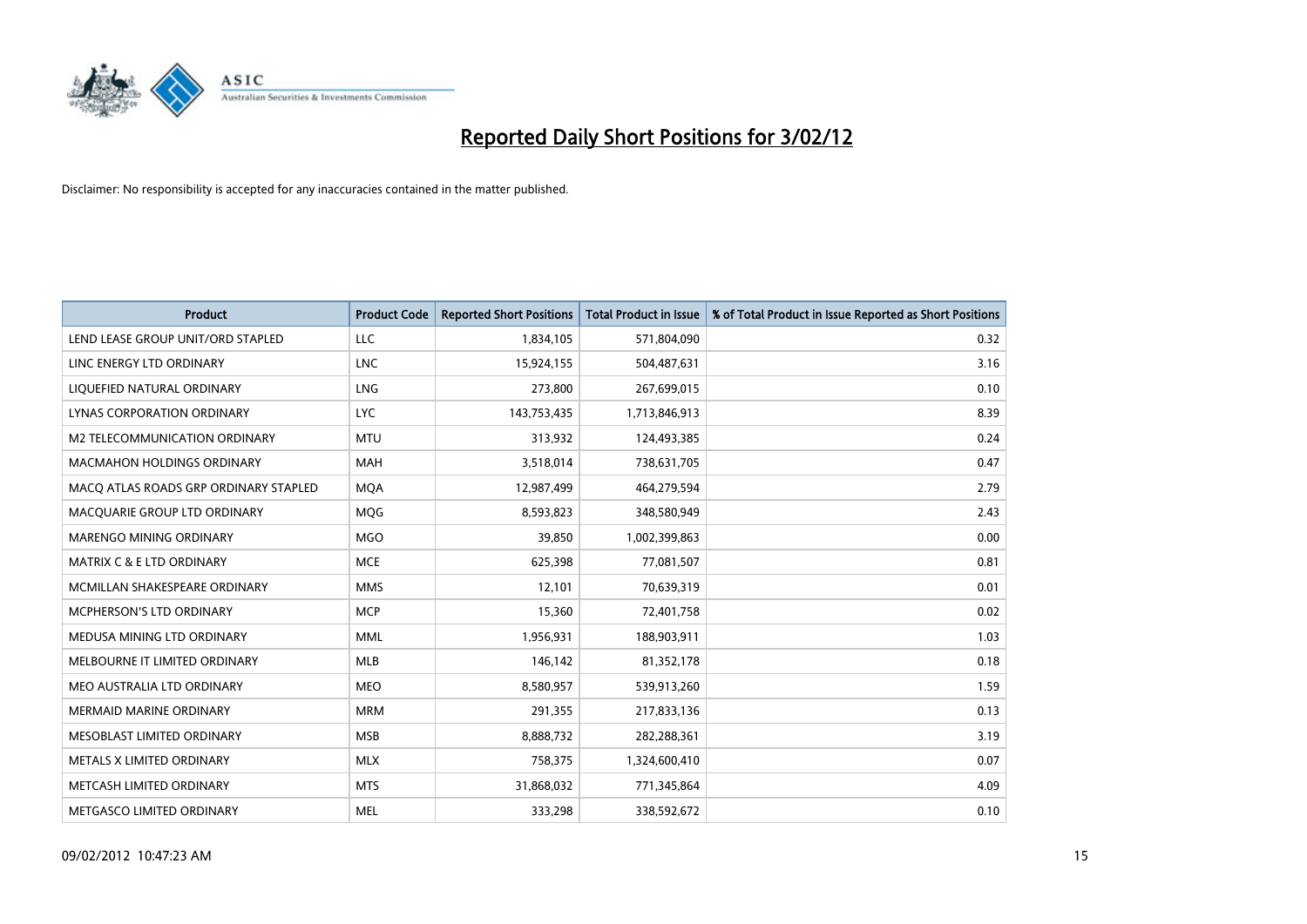

| <b>Product</b>                    | <b>Product Code</b> | <b>Reported Short Positions</b> | <b>Total Product in Issue</b> | % of Total Product in Issue Reported as Short Positions |
|-----------------------------------|---------------------|---------------------------------|-------------------------------|---------------------------------------------------------|
| METMINCO LIMITED ORDINARY         | <b>MNC</b>          | 2,409,965                       | 1,749,541,573                 | 0.13                                                    |
| MHM METALS LIMITED ORDINARY       | <b>MHM</b>          | 95,461                          | 103,967,493                   | 0.09                                                    |
| MICLYN EXP OFFSHR ORDINARY        | <b>MIO</b>          | 24,300                          | 278,515,705                   | 0.01                                                    |
| MINCOR RESOURCES NL ORDINARY      | <b>MCR</b>          | 1,061,106                       | 195,818,871                   | 0.54                                                    |
| MINEMAKERS LIMITED ORDINARY       | <b>MAK</b>          | 6,095                           | 228,236,727                   | 0.00                                                    |
| MINERAL DEPOSITS ORDINARY         | <b>MDL</b>          | 143,779                         | 83,538,786                    | 0.17                                                    |
| MINERAL RESOURCES, ORDINARY       | <b>MIN</b>          | 743,156                         | 184,698,489                   | 0.40                                                    |
| MIRABELA NICKEL LTD ORDINARY      | <b>MBN</b>          | 10,950,882                      | 491,781,237                   | 2.25                                                    |
| MIRVAC GROUP STAPLED SECURITIES   | <b>MGR</b>          | 17,093,523                      | 3,416,996,915                 | 0.49                                                    |
| MOLOPO ENERGY LTD ORDINARY        | <b>MPO</b>          | 879,382                         | 245,579,810                   | 0.35                                                    |
| MOLY MINES LIMITED ORDINARY       | <b>MOL</b>          | 117,226                         | 384,893,989                   | 0.03                                                    |
| MONADELPHOUS GROUP ORDINARY       | <b>MND</b>          | 1,594,295                       | 88,674,327                    | 1.80                                                    |
| MORTGAGE CHOICE LTD ORDINARY      | MOC                 | 2,275,404                       | 119,948,255                   | 1.90                                                    |
| <b>MOUNT GIBSON IRON ORDINARY</b> | <b>MGX</b>          | 5,457,566                       | 1,082,570,693                 | 0.49                                                    |
| MOUNT MAGNET SOUTH ORDINARY       | <b>MUM</b>          | 1,069,355                       | 320,928,515                   | 0.33                                                    |
| MSF SUGAR LIMITED ORDINARY        | <b>MSF</b>          | 24,657                          | 69,248,422                    | 0.04                                                    |
| MULTIPLEX SITES SITES             | <b>MXUPA</b>        | 72                              | 4,500,000                     | 0.00                                                    |
| MURCHISON METALS LTD ORDINARY     | <b>MMX</b>          | 6,138,367                       | 444,447,777                   | 1.37                                                    |
| MYER HOLDINGS LTD ORDINARY        | <b>MYR</b>          | 74,351,857                      | 583,384,551                   | 12.71                                                   |
| MYSTATE LIMITED ORDINARY          | <b>MYS</b>          | 3,638                           | 86,963,862                    | 0.00                                                    |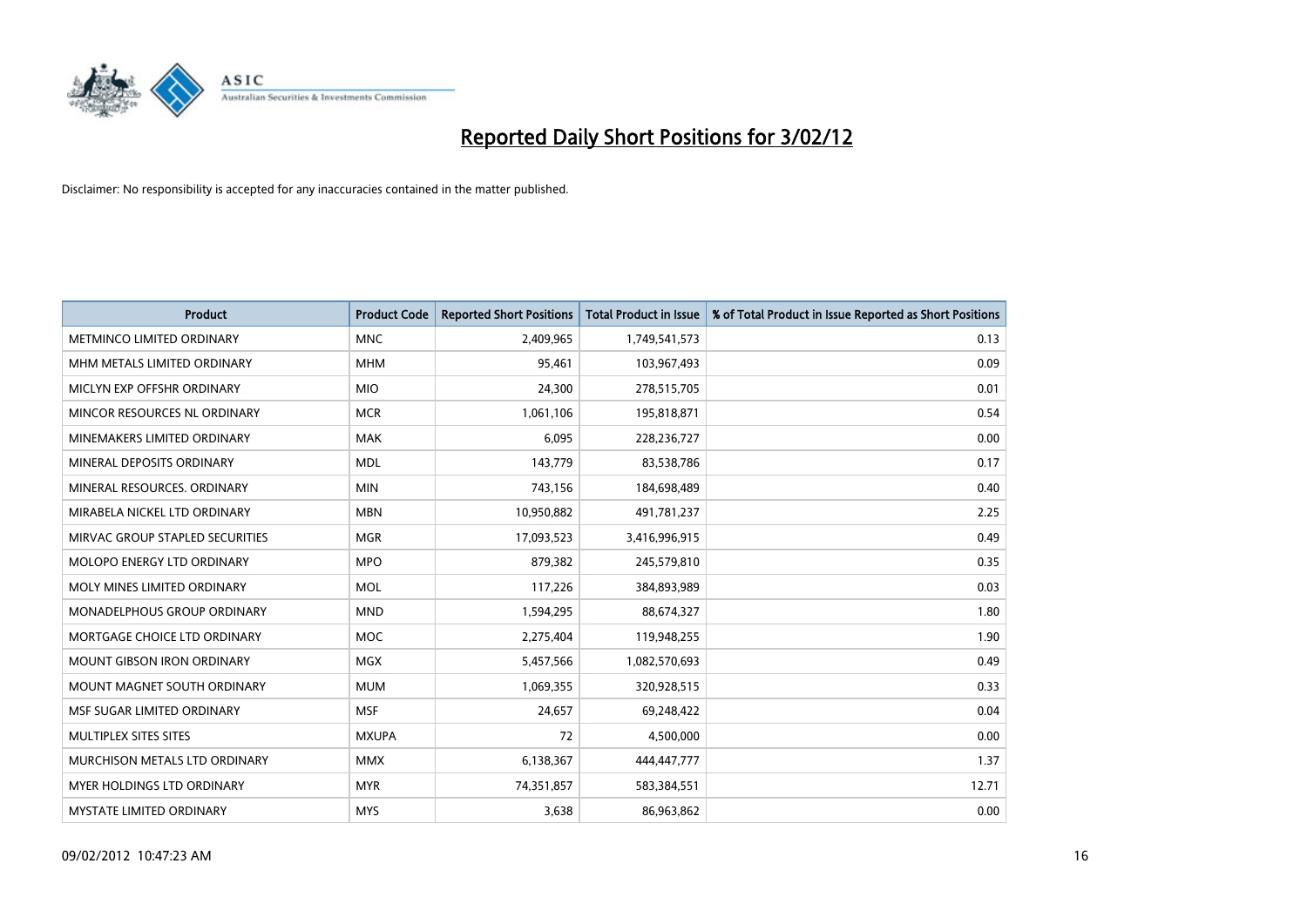

| <b>Product</b>                | <b>Product Code</b> | <b>Reported Short Positions</b> | <b>Total Product in Issue</b> | % of Total Product in Issue Reported as Short Positions |
|-------------------------------|---------------------|---------------------------------|-------------------------------|---------------------------------------------------------|
| NATIONAL AUST, BANK ORDINARY  | <b>NAB</b>          | 14,459,897                      | 2,238,481,005                 | 0.62                                                    |
| NATURAL FUEL LIMITED ORDINARY | <b>NFL</b>          | $\mathbf{1}$                    | 1,121,912                     | 0.00                                                    |
| NAVIGATOR RESOURCES ORDINARY  | <b>NAV</b>          | 500                             | 2,222,216,576                 | 0.00                                                    |
| NAVITAS LIMITED ORDINARY      | <b>NVT</b>          | 5,970,656                       | 375,318,628                   | 1.57                                                    |
| NEPTUNE MARINE ORDINARY       | <b>NMS</b>          | 182,253                         | 1,748,545,632                 | 0.01                                                    |
| NEW HOPE CORPORATION ORDINARY | <b>NHC</b>          | 7,724                           | 830,411,534                   | 0.00                                                    |
| NEW STANDARD ENERGY ORDINARY  | <b>NSE</b>          | 20,000                          | 284,064,434                   | 0.01                                                    |
| NEWCREST MINING ORDINARY      | <b>NCM</b>          | 2,185,814                       | 764,960,000                   | 0.24                                                    |
| NEWS CORP A NON-VOTING CDI    | <b>NWSLV</b>        | 2,438,611                       | 1,678,946,553                 | 0.15                                                    |
| NEWS CORP B VOTING CDI        | <b>NWS</b>          | 2,600,364                       | 798,520,953                   | 0.33                                                    |
| NEXBIS LIMITED ORDINARY       | <b>NBS</b>          | 63,733                          | 798,356,704                   | 0.01                                                    |
| NEXTDC LIMITED ORDINARY       | <b>NXT</b>          | 2,436                           | 123,533,558                   | 0.00                                                    |
| NEXUS ENERGY LIMITED ORDINARY | <b>NXS</b>          | 5,998,771                       | 1,326,821,159                 | 0.44                                                    |
| NIB HOLDINGS LIMITED ORDINARY | <b>NHF</b>          | 123,350                         | 466,502,955                   | 0.02                                                    |
| NIDO PETROLEUM ORDINARY       | <b>NDO</b>          | 105,293                         | 1,389,163,151                 | 0.01                                                    |
| NOBLE MINERAL RES ORDINARY    | <b>NMG</b>          | 1,362,870                       | 527,591,903                   | 0.26                                                    |
| NORTHERN IRON LTD ORDINARY    | <b>NFE</b>          | 713,483                         | 369,980,113                   | 0.18                                                    |
| NORTHERN STAR ORDINARY        | <b>NST</b>          | 7,088                           | 351,990,153                   | 0.00                                                    |
| NRW HOLDINGS LIMITED ORDINARY | <b>NWH</b>          | 876,682                         | 278,888,011                   | 0.31                                                    |
| NUFARM LIMITED ORDINARY       | <b>NUF</b>          | 4,085,733                       | 262,018,057                   | 1.59                                                    |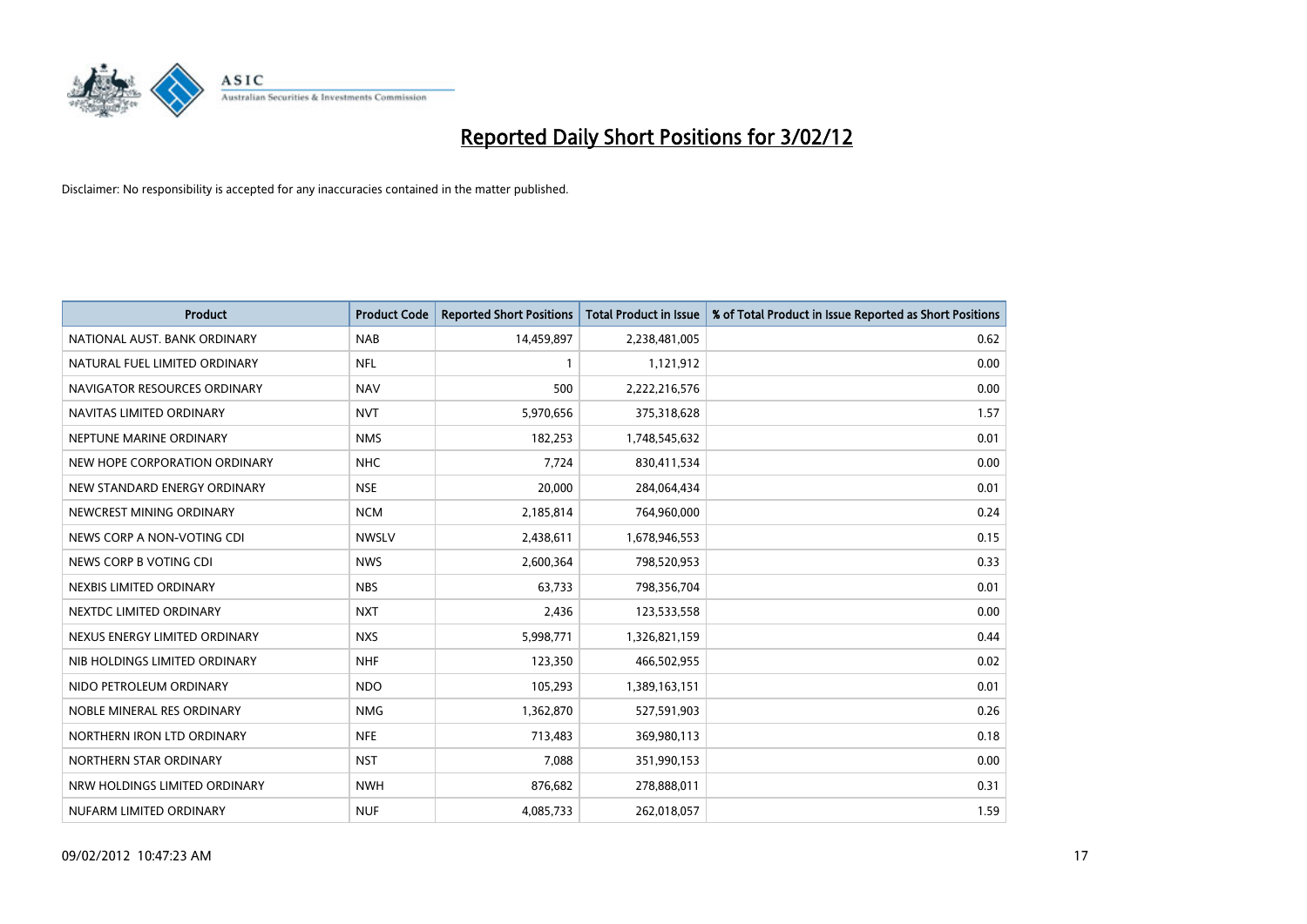

| <b>Product</b>                        | <b>Product Code</b> | <b>Reported Short Positions</b> | <b>Total Product in Issue</b> | % of Total Product in Issue Reported as Short Positions |
|---------------------------------------|---------------------|---------------------------------|-------------------------------|---------------------------------------------------------|
| OAKTON LIMITED ORDINARY               | <b>OKN</b>          | 686,902                         | 93,800,235                    | 0.73                                                    |
| OCEANAGOLD CORP. CHESS DEPOSITARY INT | <b>OGC</b>          | 852,420                         | 262,656,605                   | 0.32                                                    |
| OCEANIA CAPITAL LTD ORDINARY          | <b>OCP</b>          | 2,500                           | 91,921,295                    | 0.00                                                    |
| OIL SEARCH LTD ORDINARY               | OSH                 | 8,133,115                       | 1,325,155,171                 | 0.57                                                    |
| OM HOLDINGS LIMITED ORDINARY          | OMH                 | 5,928,006                       | 504,105,150                   | 1.18                                                    |
| <b>ONESTEEL LIMITED ORDINARY</b>      | OST                 | 74,946,555                      | 1,342,393,583                 | 5.60                                                    |
| ORICA LIMITED ORDINARY                | ORI                 | 3,718,764                       | 365,007,037                   | 1.00                                                    |
| ORIGIN ENERGY ORDINARY                | ORG                 | 3,402,452                       | 1,086,170,422                 | 0.32                                                    |
| OROCOBRE LIMITED ORDINARY             | <b>ORE</b>          | 86,877                          | 103,195,029                   | 0.09                                                    |
| OROTONGROUP LIMITED ORDINARY          | ORL                 | 82,485                          | 40,880,902                    | 0.20                                                    |
| OTTO ENERGY LIMITED ORDINARY          | <b>OEL</b>          | 109,204                         | 1,138,290,071                 | 0.01                                                    |
| OZ MINERALS ORDINARY                  | OZL                 | 8,552,500                       | 314,821,850                   | 2.71                                                    |
| PACIFIC BRANDS ORDINARY               | <b>PBG</b>          | 6,812,573                       | 912,915,695                   | 0.74                                                    |
| PALADIN ENERGY LTD ORDINARY           | <b>PDN</b>          | 28,362,483                      | 835,486,044                   | 3.40                                                    |
| PANAUST LIMITED ORDINARY              | <b>PNA</b>          | 11,370,177                      | 596,339,292                   | 1.90                                                    |
| PANORAMIC RESOURCES ORDINARY          | PAN                 | 621,917                         | 207,050,710                   | 0.29                                                    |
| PAPERLINX LIMITED ORDINARY            | <b>PPX</b>          | 2,376,062                       | 609,280,761                   | 0.39                                                    |
| PAPILLON RES LTD ORDINARY             | PIR                 | 1,069,701                       | 215,730,032                   | 0.50                                                    |
| PATTIES FOODS LTD ORDINARY            | PFL                 | $\mathbf{1}$                    | 138,989,223                   | 0.00                                                    |
| PEET LIMITED ORDINARY                 | <b>PPC</b>          | 67,015                          | 320,170,604                   | 0.02                                                    |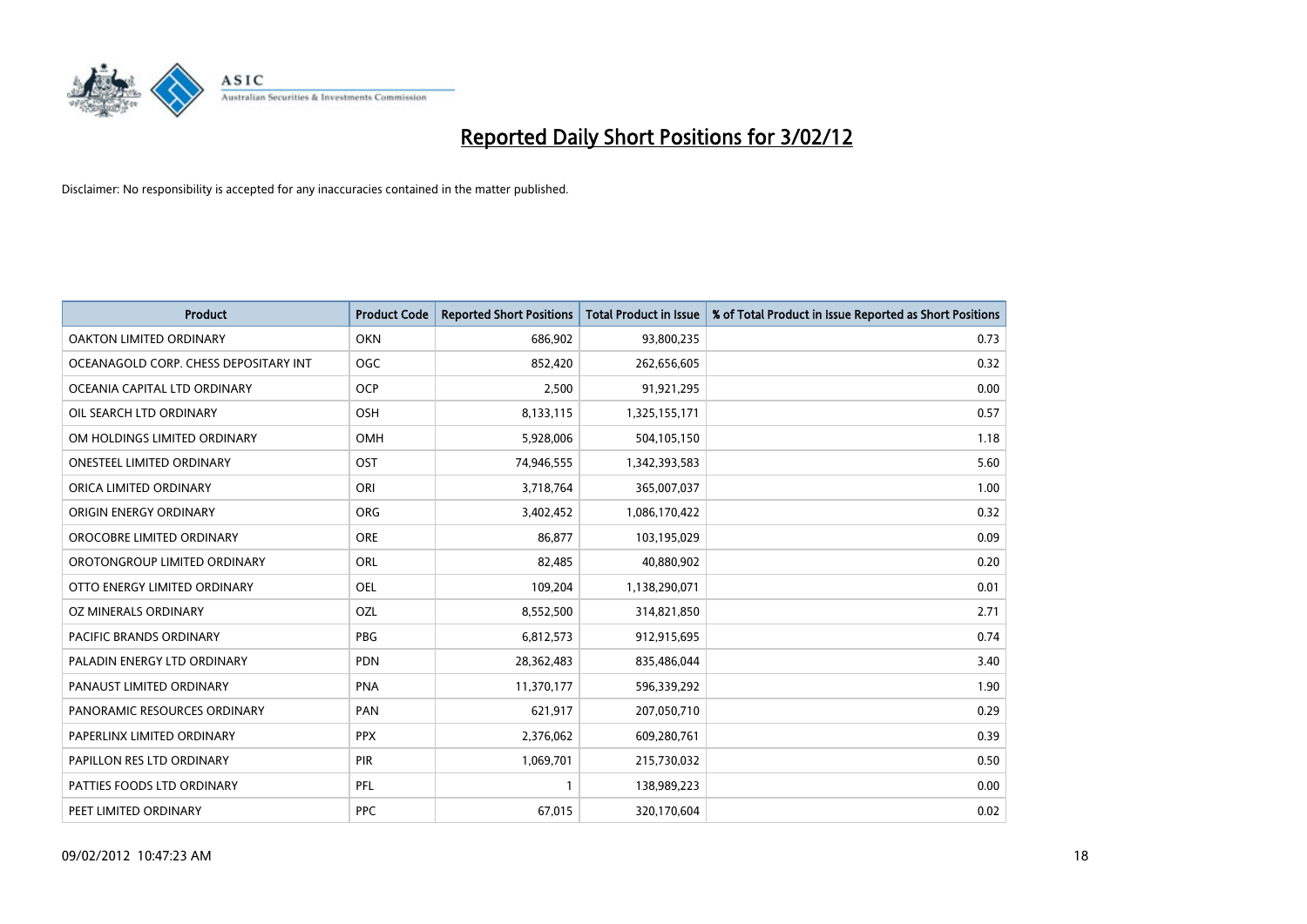

| <b>Product</b>                | <b>Product Code</b> | <b>Reported Short Positions</b> | <b>Total Product in Issue</b> | % of Total Product in Issue Reported as Short Positions |
|-------------------------------|---------------------|---------------------------------|-------------------------------|---------------------------------------------------------|
| PENINSULA ENERGY LTD ORDINARY | <b>PEN</b>          | 5,000                           | 2,136,325,262                 | 0.00                                                    |
| PERILYA LIMITED ORDINARY      | <b>PEM</b>          | 106,767                         | 769,316,426                   | 0.01                                                    |
| PERPETUAL LIMITED ORDINARY    | PPT                 | 2,504,967                       | 41,980,678                    | 5.97                                                    |
| PERSEUS MINING LTD ORDINARY   | PRU                 | 3,252,917                       | 457,502,088                   | 0.68                                                    |
| PETSEC ENERGY ORDINARY        | <b>PSA</b>          | 223,332                         | 235,283,622                   | 0.09                                                    |
| PHARMAXIS LTD ORDINARY        | <b>PXS</b>          | 2,094,051                       | 305,890,989                   | 0.67                                                    |
| PHOTON GROUP LTD ORDINARY     | PGA                 | 250,510                         | 1,540,886,866                 | 0.02                                                    |
| PLATINUM ASSET ORDINARY       | <b>PTM</b>          | 7,832,598                       | 561,347,878                   | 1.37                                                    |
| PLATINUM AUSTRALIA ORDINARY   | <b>PLA</b>          | 1,830,919                       | 453,380,039                   | 0.41                                                    |
| PLATINUM CAPITAL LTD ORDINARY | <b>PMC</b>          | $\mathbf{1}$                    | 165,756,878                   | 0.00                                                    |
| PMI GOLD CORP CDI 1:1         | <b>PVM</b>          | 27,000                          | 51,990,417                    | 0.05                                                    |
| PMP LIMITED ORDINARY          | <b>PMP</b>          | 46,592                          | 326,543,596                   | 0.02                                                    |
| PORT BOUVARD LIMITED ORDINARY | <b>PBD</b>          | 6,754                           | 593,868,295                   | 0.00                                                    |
| PREMIER INVESTMENTS ORDINARY  | <b>PMV</b>          | 614,991                         | 155,062,831                   | 0.39                                                    |
| PRIMA BIOMED LTD ORDINARY     | <b>PRR</b>          | 4,612,718                       | 1,064,563,388                 | 0.43                                                    |
| PRIMARY HEALTH CARE ORDINARY  | <b>PRY</b>          | 9,151,450                       | 500,336,679                   | 1.81                                                    |
| PRIME MEDIA GRP LTD ORDINARY  | <b>PRT</b>          | $\overline{2}$                  | 366,330,303                   | 0.00                                                    |
| PRIMEAG AUSTRALIA ORDINARY    | PAG                 | 65,279                          | 266,394,444                   | 0.03                                                    |
| PROGEN PHARMACEUTIC ORDINARY  | PGL                 | 151,596                         | 24,709,097                    | 0.61                                                    |
| PROGRAMMED ORDINARY           | <b>PRG</b>          | 532,963                         | 118,173,778                   | 0.43                                                    |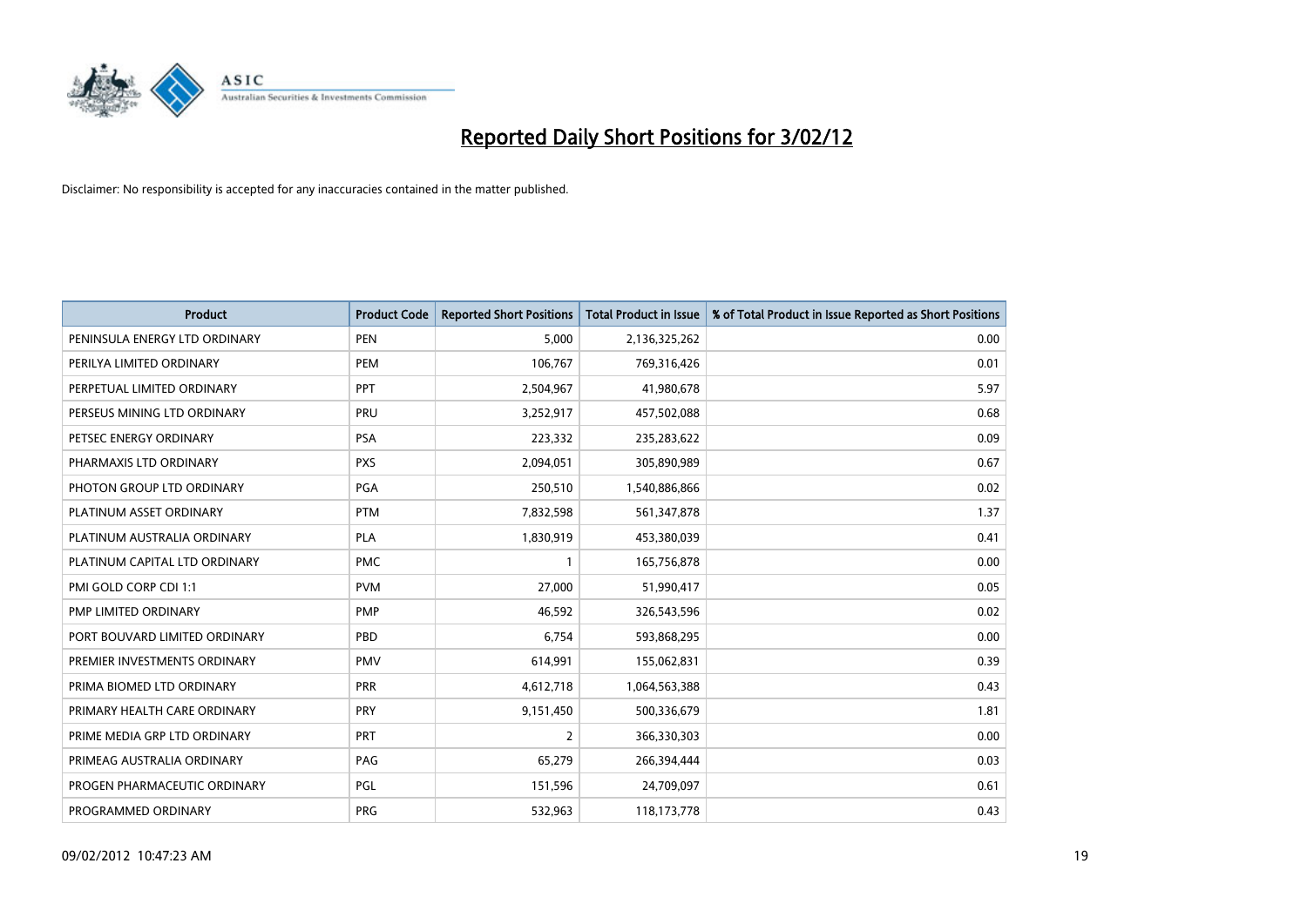

| <b>Product</b>                      | <b>Product Code</b> | <b>Reported Short Positions</b> | <b>Total Product in Issue</b> | % of Total Product in Issue Reported as Short Positions |
|-------------------------------------|---------------------|---------------------------------|-------------------------------|---------------------------------------------------------|
| PSIVIDA CORP CDI 1:1                | <b>PVA</b>          | 6.878                           | 8,866,773                     | 0.08                                                    |
| <b>QANTAS AIRWAYS ORDINARY</b>      | QAN                 | 36,905,954                      | 2,265,123,620                 | 1.60                                                    |
| <b>QBE INSURANCE GROUP ORDINARY</b> | <b>OBE</b>          | 9,594,405                       | 1,115,545,692                 | 0.85                                                    |
| OR NATIONAL LIMITED ORDINARY        | QRN                 | 17,419,619                      | 2,440,000,000                 | 0.70                                                    |
| ORXPHARMA LTD ORDINARY              | <b>QRX</b>          | 610,916                         | 144,303,190                   | 0.42                                                    |
| <b>QUBE LOGISTICS HLDG ORDINARY</b> | <b>QUB</b>          | 4,090,226                       | 889,404,644                   | 0.45                                                    |
| RAMELIUS RESOURCES ORDINARY         | <b>RMS</b>          | 110,959                         | 335,775,519                   | 0.04                                                    |
| RAMSAY HEALTH CARE ORDINARY         | <b>RHC</b>          | 1,478,036                       | 202,081,252                   | 0.71                                                    |
| <b>RCR TOMLINSON ORDINARY</b>       | <b>RCR</b>          | 68,067                          | 133,525,516                   | 0.05                                                    |
| <b>REA GROUP ORDINARY</b>           | <b>REA</b>          | 389,752                         | 131,714,699                   | 0.28                                                    |
| <b>RECKON LIMITED ORDINARY</b>      | <b>RKN</b>          | 811,500                         | 132,839,672                   | 0.61                                                    |
| RED 5 LIMITED ORDINARY              | <b>RED</b>          | 19,461                          | 128,412,536                   | 0.02                                                    |
| <b>RED FORK ENERGY ORDINARY</b>     | <b>RFE</b>          | 25,370                          | 310,229,853                   | 0.01                                                    |
| REDBANK ENERGY LTD ORDINARY         | AEJ                 | 19                              | 786,287                       | 0.00                                                    |
| <b>REED RESOURCES LTD ORDINARY</b>  | <b>RDR</b>          | 268,204                         | 264,742,501                   | 0.10                                                    |
| <b>REGIS RESOURCES ORDINARY</b>     | RRL                 | 618,260                         | 438,991,793                   | 0.15                                                    |
| RESMED INC CDI 10:1                 | <b>RMD</b>          | 8,707,220                       | 1,556,242,300                 | 0.57                                                    |
| <b>RESOLUTE MINING ORDINARY</b>     | <b>RSG</b>          | 1,859,643                       | 655,620,461                   | 0.27                                                    |
| RESOURCE AND INVEST. ORDINARY       | <b>RNI</b>          | 199,033                         | 124,984,308                   | 0.16                                                    |
| RESOURCE GENERATION ORDINARY        | <b>RES</b>          | 157,911                         | 262,895,652                   | 0.06                                                    |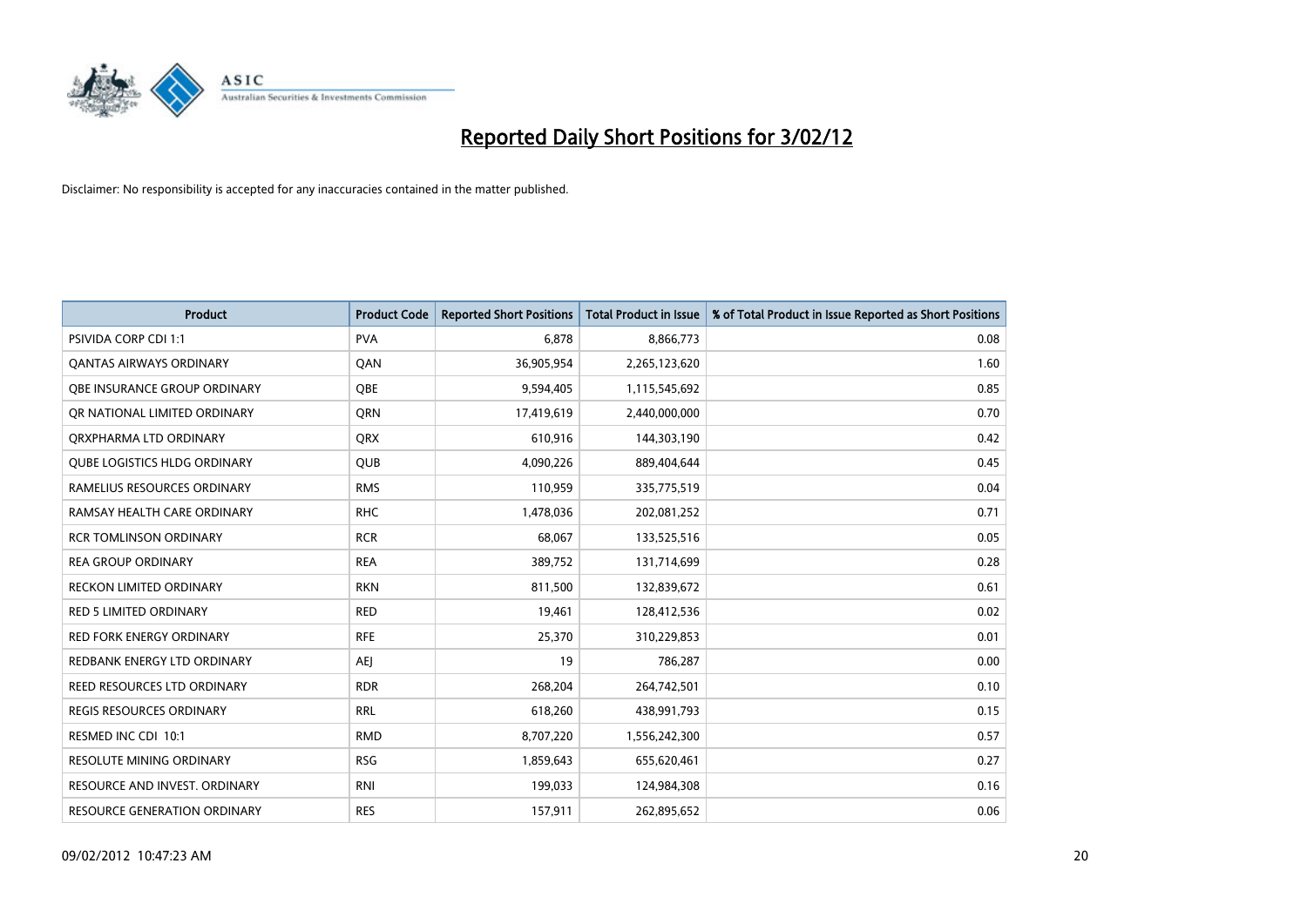

| <b>Product</b>                    | <b>Product Code</b> | <b>Reported Short Positions</b> | <b>Total Product in Issue</b> | % of Total Product in Issue Reported as Short Positions |
|-----------------------------------|---------------------|---------------------------------|-------------------------------|---------------------------------------------------------|
| REVERSE CORP LIMITED ORDINARY     | <b>REF</b>          | 26,041                          | 92,382,175                    | 0.03                                                    |
| REX MINERALS LIMITED ORDINARY     | <b>RXM</b>          | 899,785                         | 153,635,519                   | 0.58                                                    |
| RHG LIMITED ORDINARY              | <b>RHG</b>          | 31,776                          | 308,483,177                   | 0.01                                                    |
| <b>RIALTO ENERGY ORDINARY</b>     | <b>RIA</b>          | 23,583,386                      | 430,256,264                   | 5.48                                                    |
| RIO TINTO LIMITED ORDINARY        | <b>RIO</b>          | 22,745,283                      | 435,758,720                   | 5.20                                                    |
| <b>RIVERCITY MOTORWAY STAPLED</b> | <b>RCY</b>          | 132,000                         | 957,010,115                   | 0.01                                                    |
| ROC OIL COMPANY ORDINARY          | <b>ROC</b>          | 2,006,881                       | 682,506,352                   | 0.30                                                    |
| ROYAL WOLF HOLDINGS ORDINARY      | <b>RWH</b>          | 19,831                          | 100,387,052                   | 0.02                                                    |
| SAI GLOBAL LIMITED ORDINARY       | SAI                 | 1,703,014                       | 202,283,991                   | 0.84                                                    |
| SALMAT LIMITED ORDINARY           | <b>SLM</b>          | 500,396                         | 159,802,174                   | 0.30                                                    |
| SAMSON OIL & GAS LTD ORDINARY     | SSN                 | 1,887,092                       | 1,751,330,020                 | 0.10                                                    |
| SANDFIRE RESOURCES ORDINARY       | <b>SFR</b>          | 1,639,310                       | 151,007,635                   | 1.08                                                    |
| SANTOS LTD ORDINARY               | <b>STO</b>          | 13,715,383                      | 942,223,595                   | 1.44                                                    |
| SARACEN MINERAL ORDINARY          | SAR                 | 782,469                         | 593,993,240                   | 0.13                                                    |
| SEDGMAN LIMITED ORDINARY          | <b>SDM</b>          | 194,479                         | 212,215,619                   | 0.09                                                    |
| SEEK LIMITED ORDINARY             | <b>SEK</b>          | 16,847,247                      | 337,101,307                   | 5.01                                                    |
| SEGUE RESOURCES ORDINARY          | SEG                 | 500,000                         | 462,048,756                   | 0.11                                                    |
| SELECT HARVESTS ORDINARY          | SHV                 | 23,167                          | 56,392,664                    | 0.04                                                    |
| SENETAS CORPORATION ORDINARY      | <b>SEN</b>          | 756,999                         | 463,105,195                   | 0.16                                                    |
| SENEX ENERGY LIMITED ORDINARY     | SXY                 | 420,986                         | 923,397,416                   | 0.04                                                    |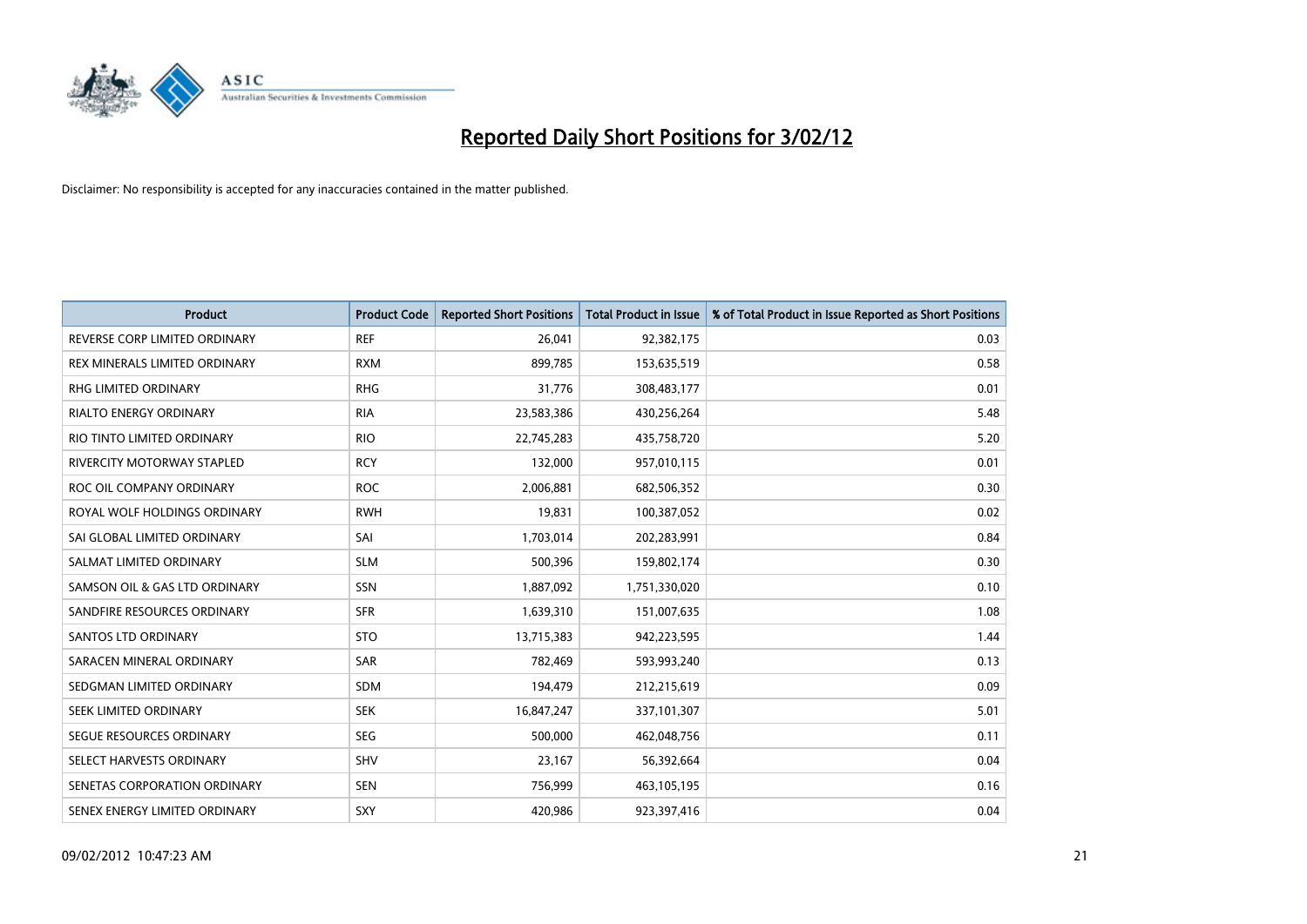

| <b>Product</b>                           | <b>Product Code</b> | <b>Reported Short Positions</b> | <b>Total Product in Issue</b> | % of Total Product in Issue Reported as Short Positions |
|------------------------------------------|---------------------|---------------------------------|-------------------------------|---------------------------------------------------------|
| SERVCORP LIMITED ORDINARY                | SRV                 | 26,183                          | 98,440,807                    | 0.03                                                    |
| SERVICE STREAM ORDINARY                  | <b>SSM</b>          | 344,663                         | 283,418,867                   | 0.12                                                    |
| SEVEN GROUP HOLDINGS ORDINARY            | <b>SVW</b>          | 946,128                         | 306,410,281                   | 0.30                                                    |
| SEVEN WEST MEDIA LTD ORDINARY            | <b>SWM</b>          | 4,735,263                       | 645,719,542                   | 0.74                                                    |
| SIGMA PHARMACEUTICAL ORDINARY            | <b>SIP</b>          | 13,526,721                      | 1,178,626,572                 | 1.16                                                    |
| SILEX SYSTEMS ORDINARY                   | <b>SLX</b>          | 524,298                         | 170,133,997                   | 0.30                                                    |
| SILVER LAKE RESOURCE ORDINARY            | <b>SLR</b>          | 426,122                         | 220,264,064                   | 0.21                                                    |
| SIMS METAL MGMT LTD ORDINARY             | SGM                 | 4,455,997                       | 205,851,182                   | 2.17                                                    |
| SINGAPORE TELECOMM. CHESS DEPOSITARY INT | SGT                 | 7,522,172                       | 193,216,752                   | 3.88                                                    |
| SIRIUS RESOURCES NL ORDINARY             | <b>SIR</b>          | 82,500                          | 150,934,586                   | 0.05                                                    |
| SIRTEX MEDICAL ORDINARY                  | <b>SRX</b>          | 50                              | 55,768,136                    | 0.00                                                    |
| SKILLED GROUP LTD ORDINARY               | <b>SKE</b>          | 40,188                          | 233,487,276                   | 0.01                                                    |
| SMS MANAGEMENT. ORDINARY                 | <b>SMX</b>          | 470,790                         | 68,290,180                    | 0.69                                                    |
| SONIC HEALTHCARE ORDINARY                | SHL                 | 5,612,167                       | 389,969,875                   | 1.42                                                    |
| SOUL PATTINSON (W.H) ORDINARY            | SOL                 | 1,033                           | 239,395,320                   | 0.00                                                    |
| SOUTH BOULDER MINES ORDINARY             | <b>STB</b>          | 129,827                         | 114,254,184                   | 0.11                                                    |
| SP AUSNET STAPLED SECURITIES             | SPN                 | 2,206,094                       | 2,896,219,682                 | 0.08                                                    |
| SPARK INFRASTRUCTURE STAPLED NOTE & UNIT | SKI                 | 21,371,460                      | 1,326,734,264                 | 1.60                                                    |
| SPDR 200 FUND ETF UNITS                  | <b>STW</b>          | 8                               | 51,538,531                    | 0.00                                                    |
| SPECIALTY FASHION ORDINARY               | <b>SFH</b>          | 2,655,628                       | 192,086,121                   | 1.38                                                    |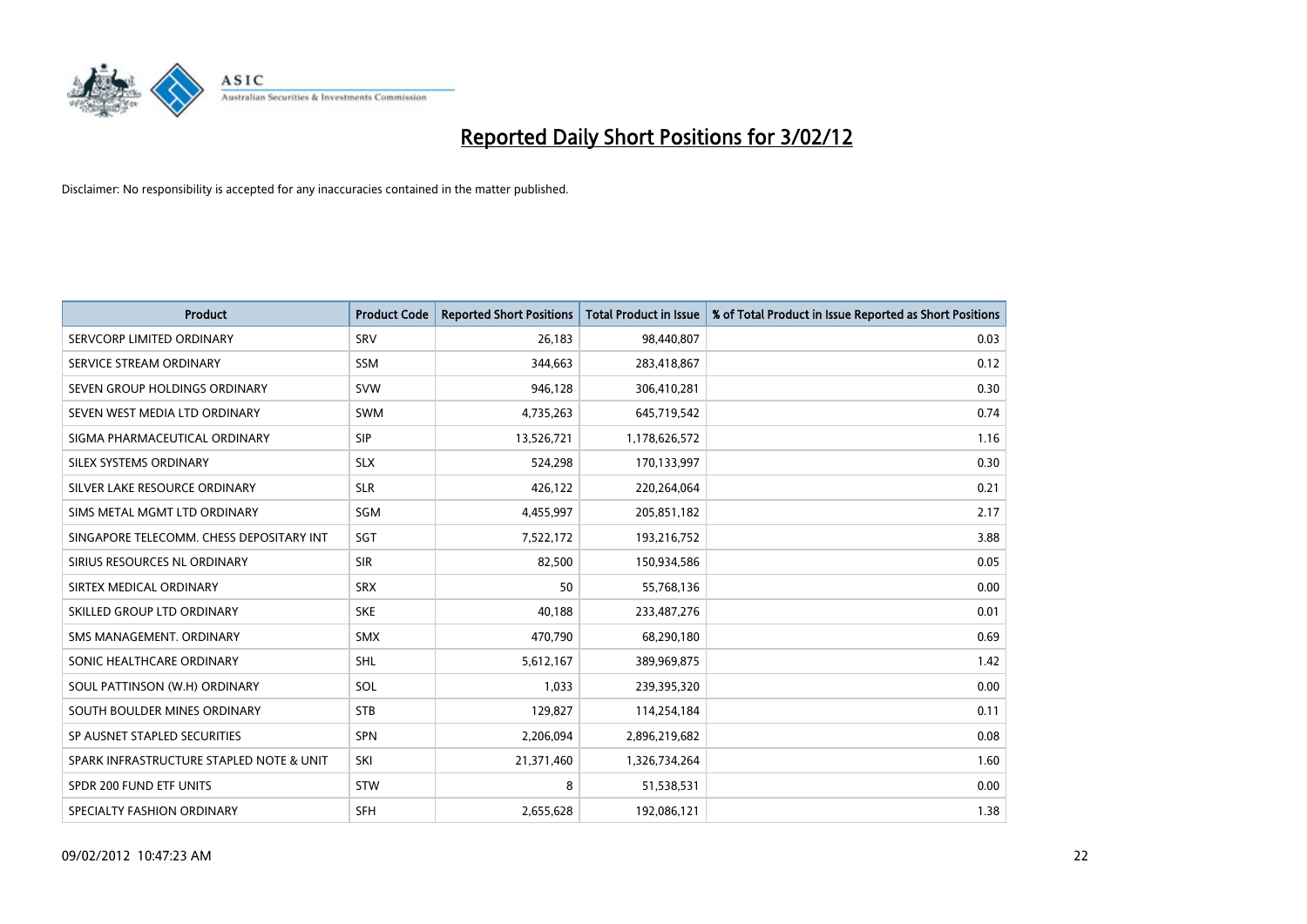

| <b>Product</b>                       | <b>Product Code</b> | <b>Reported Short Positions</b> | <b>Total Product in Issue</b> | % of Total Product in Issue Reported as Short Positions |
|--------------------------------------|---------------------|---------------------------------|-------------------------------|---------------------------------------------------------|
| SPOTLESS GROUP LTD ORDINARY          | <b>SPT</b>          | 949,430                         | 265,454,407                   | 0.35                                                    |
| ST BARBARA LIMITED ORDINARY          | <b>SBM</b>          | 3,699,287                       | 325,615,389                   | 1.14                                                    |
| STANMORE COAL LTD ORDINARY           | <b>SMR</b>          | 391,941                         | 159,867,012                   | 0.24                                                    |
| STARPHARMA HOLDINGS ORDINARY         | <b>SPL</b>          | 2,248,632                       | 280,732,451                   | 0.78                                                    |
| STH AMERICAN COR LTD ORDINARY        | SAY                 | 9,200                           | 257,785,604                   | 0.00                                                    |
| STHN CROSS MEDIA ORDINARY            | <b>SXL</b>          | 5,899,452                       | 705,766,444                   | 0.85                                                    |
| STOCKLAND UNITS/ORD STAPLED          | <b>SGP</b>          | 29,880,335                      | 2,316,449,153                 | 1.27                                                    |
| STRAITS RES LTD. ORDINARY            | <b>SRO</b>          | 482,420                         | 324,796,141                   | 0.15                                                    |
| STW COMMUNICATIONS ORDINARY          | SGN                 | 283,860                         | 362,798,351                   | 0.07                                                    |
| SUNCORP GROUP LTD ORDINARY           | <b>SUN</b>          | 10,270,123                      | 1,286,600,980                 | 0.78                                                    |
| SUNDANCE ENERGY ORDINARY             | <b>SEA</b>          | 98,447                          | 277,098,474                   | 0.04                                                    |
| SUNDANCE RESOURCES ORDINARY          | <b>SDL</b>          | 10,774,160                      | 2,932,332,505                 | 0.36                                                    |
| SUNLAND GROUP LTD ORDINARY           | <b>SDG</b>          | 26,203                          | 201,578,526                   | 0.01                                                    |
| SUPER RET REP LTD ORDINARY           | SUL                 | 3,111,586                       | 194,754,593                   | 1.58                                                    |
| SWICK MINING ORDINARY                | <b>SWK</b>          | 1,548                           | 237,024,970                   | 0.00                                                    |
| SYD AIRPORT STAPLED US PROHIBIT.     | <b>SYD</b>          | 10,138,749                      | 1,861,210,782                 | 0.53                                                    |
| SYMEX HOLDINGS ORDINARY              | <b>SYM</b>          | 6,633                           | 191,593,493                   | 0.00                                                    |
| <b>TABCORP HOLDINGS LTD ORDINARY</b> | <b>TAH</b>          | 6,053,982                       | 712,805,880                   | 0.84                                                    |
| <b>TALENT2 INTERNATION ORDINARY</b>  | <b>TWO</b>          | 5,708                           | 147,403,701                   | 0.00                                                    |
| TANAMI GOLD NL ORDINARY              | <b>TAM</b>          | 191,581                         | 260,997,677                   | 0.07                                                    |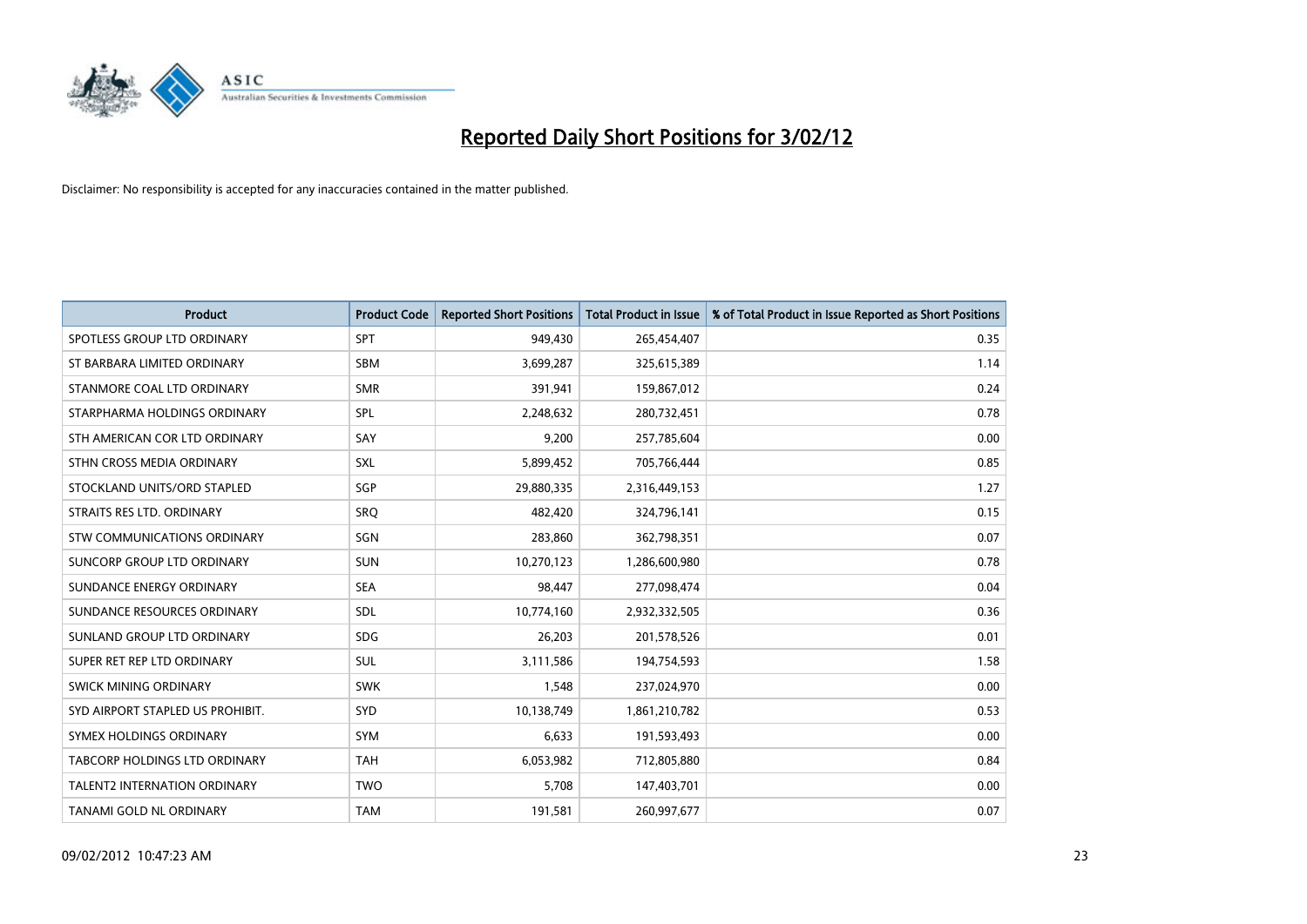

| <b>Product</b>                       | <b>Product Code</b> | <b>Reported Short Positions</b> | <b>Total Product in Issue</b> | % of Total Product in Issue Reported as Short Positions |
|--------------------------------------|---------------------|---------------------------------|-------------------------------|---------------------------------------------------------|
| TAP OIL LIMITED ORDINARY             | <b>TAP</b>          | 3,062,469                       | 240,995,311                   | 1.26                                                    |
| TASSAL GROUP LIMITED ORDINARY        | <b>TGR</b>          | 78,877                          | 146,304,404                   | 0.04                                                    |
| <b>TATTS GROUP LTD ORDINARY</b>      | <b>TTS</b>          | 13,896,374                      | 1,340,758,701                 | 1.04                                                    |
| TECHNOLOGY ONE ORDINARY              | <b>TNE</b>          | 201,006                         | 304,910,455                   | 0.07                                                    |
| <b>TELECOM CORPORATION ORDINARY</b>  | <b>TEL</b>          | 7,171,307                       | 1,925,417,729                 | 0.36                                                    |
| TELSTRA CORPORATION, ORDINARY        | <b>TLS</b>          | 70,448,414                      | 12,443,074,357                | 0.57                                                    |
| TEN NETWORK HOLDINGS ORDINARY        | <b>TEN</b>          | 49,541,915                      | 1,045,236,720                 | 4.76                                                    |
| TERANGA GOLD CORP CDI 1:1            | TGZ                 | 126,660                         | 156,699,787                   | 0.07                                                    |
| TFS CORPORATION LTD ORDINARY         | <b>TFC</b>          | 84,096                          | 279,621,829                   | 0.03                                                    |
| THAKRAL HOLDINGS GRP ORDINARY/UNIT   | <b>THG</b>          | $\overline{2}$                  | 585,365,014                   | 0.00                                                    |
| THE REJECT SHOP ORDINARY             | <b>TRS</b>          | 1,653,169                       | 26,071,170                    | 6.34                                                    |
| THOR MINING PLC CHESS DEPOSITARY 1:1 | <b>THR</b>          | 2,307                           | 222,489,120                   | 0.00                                                    |
| THORN GROUP LIMITED ORDINARY         | <b>TGA</b>          | 63,042                          | 146,091,970                   | 0.03                                                    |
| <b>TIGER RESOURCES ORDINARY</b>      | TGS                 | 1,786,068                       | 671,110,549                   | 0.24                                                    |
| <b>TISHMAN SPEYER UNITS</b>          | <b>TSO</b>          | 141,524                         | 338,440,904                   | 0.04                                                    |
| TNG LIMITED ORDINARY                 | <b>TNG</b>          | 4,321                           | 344,611,705                   | 0.00                                                    |
| TOLL HOLDINGS LTD ORDINARY           | <b>TOL</b>          | 25,555,561                      | 717,133,875                   | 3.53                                                    |
| TORO ENERGY LIMITED ORDINARY         | <b>TOE</b>          | 35,404                          | 975,436,676                   | 0.00                                                    |
| <b>TOWER LIMITED ORDINARY</b>        | <b>TWR</b>          | 689,519                         | 265,176,580                   | 0.26                                                    |
| TOX FREE SOLUTIONS ORDINARY          | <b>TOX</b>          | 14.801                          | 111,130,608                   | 0.01                                                    |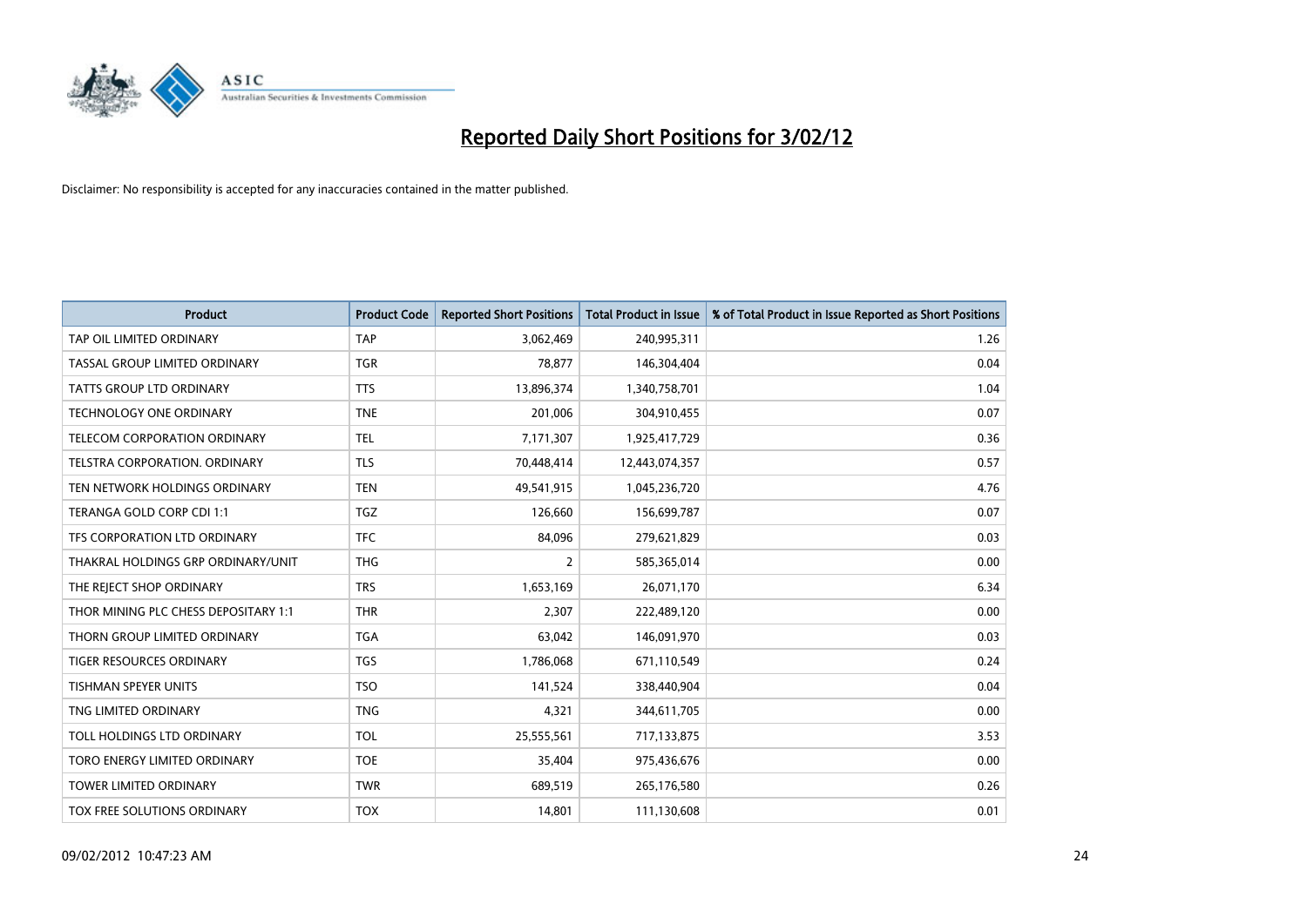

| <b>Product</b>                       | <b>Product Code</b> | <b>Reported Short Positions</b> | <b>Total Product in Issue</b> | % of Total Product in Issue Reported as Short Positions |
|--------------------------------------|---------------------|---------------------------------|-------------------------------|---------------------------------------------------------|
| TPG TELECOM LIMITED ORDINARY         | <b>TPM</b>          | 3,355,988                       | 793,808,141                   | 0.41                                                    |
| TRADE ME GROUP ORDINARY              | <b>TME</b>          | 1,155                           | 395,745,510                   | 0.00                                                    |
| TRANSFIELD SERVICES ORDINARY         | <b>TSE</b>          | 2,705,822                       | 544,587,035                   | 0.50                                                    |
| TRANSPACIFIC INDUST. ORDINARY        | <b>TPI</b>          | 5,396,895                       | 1,578,209,025                 | 0.33                                                    |
| TRANSURBAN GROUP TRIPLE STAPLED SEC. | <b>TCL</b>          | 5,725,512                       | 1,451,447,154                 | 0.39                                                    |
| TREASURY WINE ESTATE ORDINARY        | <b>TWE</b>          | 14,486,435                      | 647,227,144                   | 2.22                                                    |
| TRINITY GROUP STAPLED SECURITIES     | <b>TCO</b>          | 3,419                           | 193,235,631                   | 0.00                                                    |
| TROY RESOURCES LTD ORDINARY          | <b>TRY</b>          | 67,307                          | 88,879,149                    | 0.06                                                    |
| <b>UGL LIMITED ORDINARY</b>          | UGL                 | 4,268,631                       | 166,315,038                   | 2.53                                                    |
| UNILIFE CORPORATION CDI 6:1          | <b>UNS</b>          | 215,301                         | 266,923,818                   | 0.07                                                    |
| UXC LIMITED ORDINARY                 | <b>UXC</b>          | 9,457                           | 304,629,742                   | 0.00                                                    |
| <b>VDM GROUP LIMITED ORDINARY</b>    | <b>VMG</b>          | 11,116                          | 933,552,767                   | 0.00                                                    |
| <b>VENTNOR RES LTD ORDINARY</b>      | <b>VRX</b>          | 7,700                           | 45,334,652                    | 0.02                                                    |
| <b>VENTURE MINERALS ORDINARY</b>     | <b>VMS</b>          | 285,114                         | 231,168,592                   | 0.12                                                    |
| <b>VIEW RESOURCES LTD ORDINARY</b>   | <b>VRE</b>          | 1,760                           | 881,953,670                   | 0.00                                                    |
| <b>VIRGIN AUS HLDG LTD ORDINARY</b>  | <b>VAH</b>          | 18,090,611                      | 2,210,197,600                 | 0.81                                                    |
| <b>VITA GROUP LTD ORDINARY</b>       | <b>VTG</b>          | 75,190                          | 142,499,800                   | 0.05                                                    |
| VITERRA INC CDI 1:1                  | <b>VTA</b>          | 3,828                           | 68,629,939                    | 0.01                                                    |
| <b>WATPAC LIMITED ORDINARY</b>       | <b>WTP</b>          | 21,176                          | 185,160,973                   | 0.00                                                    |
| <b>WDS LIMITED ORDINARY</b>          | <b>WDS</b>          | 701                             | 144,740,614                   | 0.00                                                    |